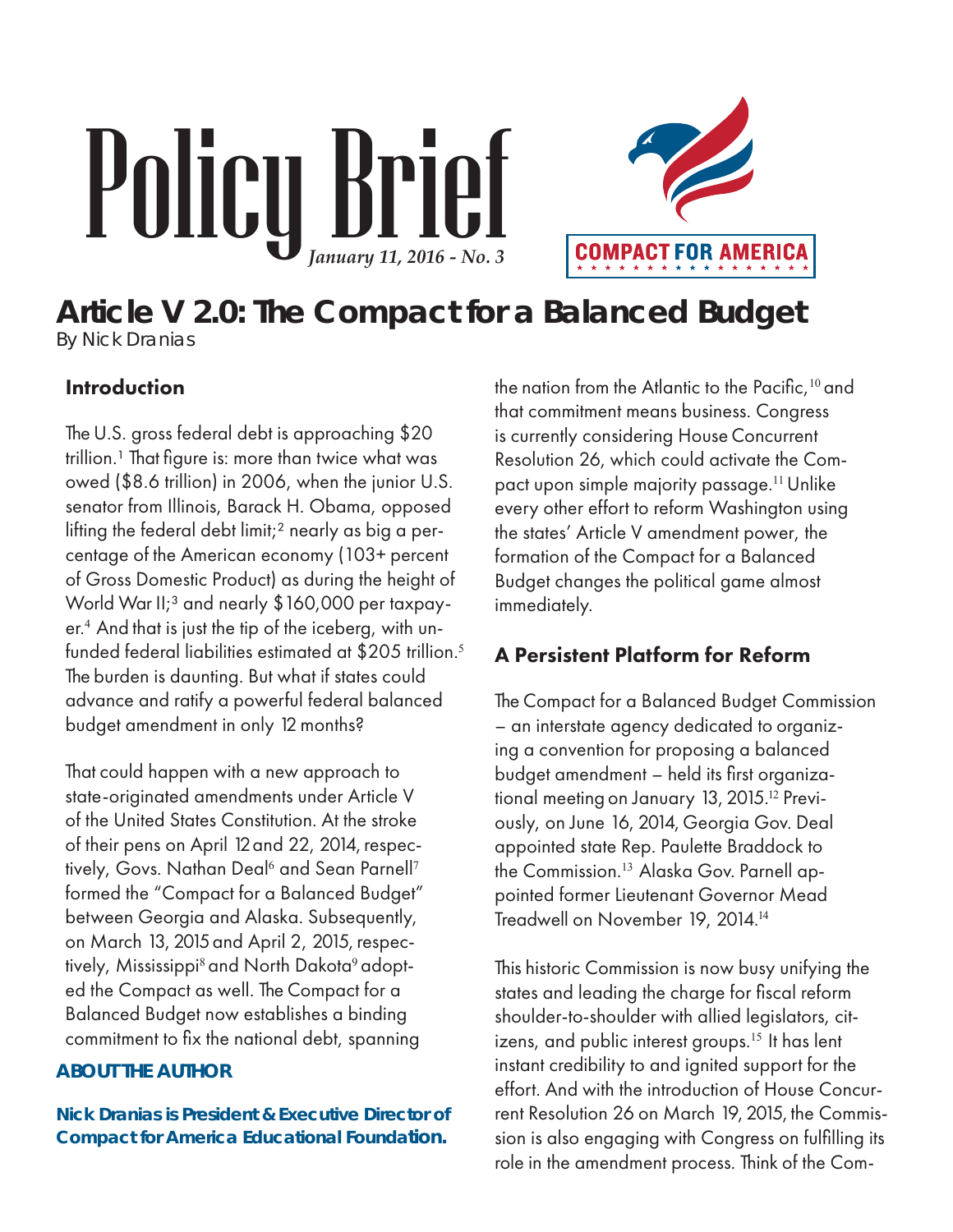pact for a Balanced Budget Commission as an outside-the-beltway Erskine-Bowles Commission that can do much more than ponder hypothetical fiscal reforms: It will marshal a state-based effort to propose and ratify a powerful balanced budget amendment.

#### The Amendment in a Nutshell

The Compact's proposed amendment constitutionally codifies a five-point plan for fixing the national debt.<sup>16</sup>

First, the amendment would ensure Washington cannot spend more than tax revenue brought in at any point in time, with the sole exception of borrowing under a fixed debt limit.<sup>17</sup> Section 1 of the proposed amendment states, "Total outlays of the government of the United States shall not exceed total receipts of the government of the United States at any point in time unless the excess of outlays over receipts is financed exclusively by debt issued

in strict conformity with this article." By limiting federal spending to

All known forms of fiscal gaming are prevented.

any type of liability."<sup>22</sup>

Third, by compelling spending impoundments when 98 percent of the

debt limit is reached, the proposed amendment would ensure Washington is forced to reduce spending long before borrowing reaches its debt limit, preventing any default on obligations.<sup>23</sup> Section 4 of the proposed amendment provides, in relevant part, "Whenever the outstanding debt exceeds 98 percent of the debt limit ... the President shall enforce said limit by publicly designating specific expenditures for impoundment in an amount sufficient to ensure outstanding debt shall not exceed the authorized debt."

For example, this strict cash-flow-based "pay-asyou-go" spending limit will not be circumvented by inaccurate budget projections or delays in payments of amounts due ("rollovers"). Additionally, borrowing could not supply additional funds for spending beyond the constitutional limit because the definition of "debt" in Section 6 of the proposed amendment limits approved borrowing to proceeds from full faith and credit obligations.<sup>20</sup> Finally, the definition of "total receipts" in Section 6 of the proposed amendment to which "total expenditures" are limited excludes "proceeds from [the federal government's] issuance or incurrence of debt or any type of liability."<sup>21</sup> This ensures expenditures cannot be increased by raiding trust funds, sale-leaseback schemes, or even direct deposits into the U.S. Treasury of freshly printed fiat money; these actions would constitute excluded "proceeds from [the federal government's] issuance or incurrence of debt or

Here's how it would work: Assuming the constitutional debt limit were \$21 trillion, this provision would be triggered when borrowing reached \$20.58 trillion, with about \$420 billion in available borrowing left under the debt limit. At current yearly deficits ranging between \$500 and \$650 billion, the president would be required to start designating spending delays approximately seven to ten months before reaching the constitution-

# available cash on hand from taxes and authorized

borrowing, rather than budget estimates, all known forms of fiscal gaming would be prevented.

Second, the amendment imposes a limit on the amount of federal debt.<sup>18</sup>Section 2 of the proposed amendment states, in relevant part, "Outstanding debt shall not exceed authorized debt, which initially shall be an amount equal to 105 percent of the outstanding debt on the effective date of this article." In other words, if there is \$20 trillion of outstanding debt at the time of ratification, the federal government's line of credit will be fixed initially at \$21 trillion. The additional \$1 trillion borrowing cushion would provide approximately 18 to 24 months of borrowing capacity based on current annual deficit rates (\$500 to \$650 billion per year). This cushion would give Congress a transition period during which to develop a proposal to address the national debt crisis.<sup>19</sup>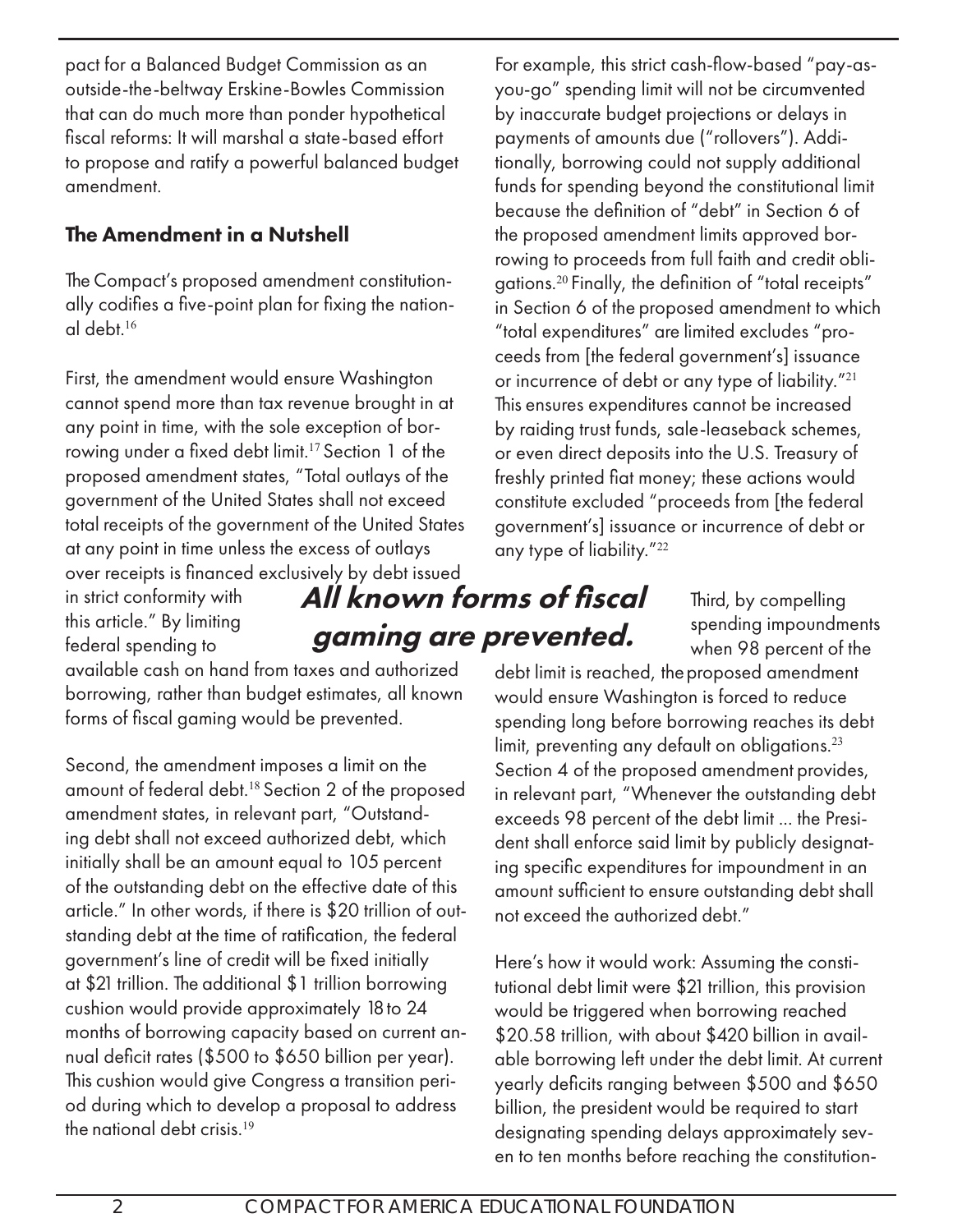al debt limit. This provision would start a serious fiscal discussion with plenty of time in which to develop a plan to fix the national debt.

It is important to underscore that the foregoing provision does not increase presidential power. It regulates presidential power by requiring the president to use his or her existing (or defacto) impoundment power, under the threat of impeachment, when borrowing reaches 98 percent of a constitutional debt limit – as opposed to waiting until the midnight hour. It also checks and balances the president's ability to abuse the impoundment power by empowering simple majorities of Congress to override impoundments within 30 days without having to repeal the underlying appropriations, which is currently the only way Congress can respond to abusive presidential impoundments. Specifically, once the president puts proposed impoundments on the table, Secable misdemeanor.<sup>"25</sup> Fourth, if new revenue streams are needed to avoid borrowing beyond the debt limit, the amendment would ensure all possible spending cuts are considered first. It does this by requiring abusive tax measures (new or increased sales or income taxes) to secure supermajority approval from each house of Congress.<sup>26</sup> It reserves the current simple majority rule for new or increased taxes only for completely replacing the income tax with a non-VAT sales tax ("fair tax"  $reform$ ), $27$  repealing existing taxation loopholes ("flat tax" reform), and increasing tariffs or fees (the Constitution's original primary source of federal revenues). Any push for new revenue through these narrow channels would generate special-interest pushback, strongly incentivizing spending cuts before taxes are raised.

Fifth and finally, if borrowing beyond the debt limit proved truly necessary, the proposed

would end

The Compact's Balanced Budget **amendment** 

mpomaniem shan be- $\epsilon$  and  $\epsilon$  and  $\epsilon$  and  $\epsilon$  and  $\epsilon$  and  $\epsilon$  and  $\epsilon$  and  $\epsilon$   $\epsilon$  and  $\epsilon$   $\epsilon$  and  $\epsilon$  and  $\epsilon$  and  $\epsilon$  and  $\epsilon$  and  $\epsilon$  and  $\epsilon$  and  $\epsilon$  and  $\epsilon$  and  $\epsilon$  and  $\epsilon$  and  $\epsilon$  and  $\epsilon$  and  $\epsilon$ tion 4 provides, "Said impoundment shall bedays thereafter, unless Congress first designates

an alternate impoundment of the same or greater amount by concurrent resolution, which shall become immediately effective."<sup>24</sup>

With the proposed amendment in place, it would be easy to know who is responsible for any impoundment that is enforced. It will be either the president's impoundments or Congress's impoundments. And if neither the president nor Congress acts, spending will be limited to tax receipts as soon as the debt limit is reached, in effect resulting in an across-the-board sequester. The threat of a massive, automatic sequester resulting from inaction would give the president a strong incentive to designate and enforce the required impoundments. Congress otherwise would be all too happy to shift the blame for a disorderly across-the-board sequester to the president by invoking the provision of Section 4 that provides, "The failure of the President to designate or enforce the required impoundment is an impeach-

of allowing a bankrupt debtor (Washington) to increase its credit unilaterally. Instead, the amendment would give the states and the people the power to impose outside oversight by requiring a majority of state legislatures to approve any increase in the federal debt limit within 60 days of a congressional proposal of a single-subject measure to that effect.<sup>28</sup> plan for fixing the national debt.

> Specifically, Section 3 provides, "From time to time, Congress may increase authorized debt to an amount in excess of its initial amount set by Section 2 only if it first publicly refers to the legislatures of the several states an unconditional, single subject measure proposing the amount of such increase, in such form as provided by law, and the measure is thereafter publicly and unconditionally approved by a simple majority of the legislatures of the several states, in such form as provided respectively by state law; provided that no inducement requiring an expenditure or tax levy shall be demanded, offered or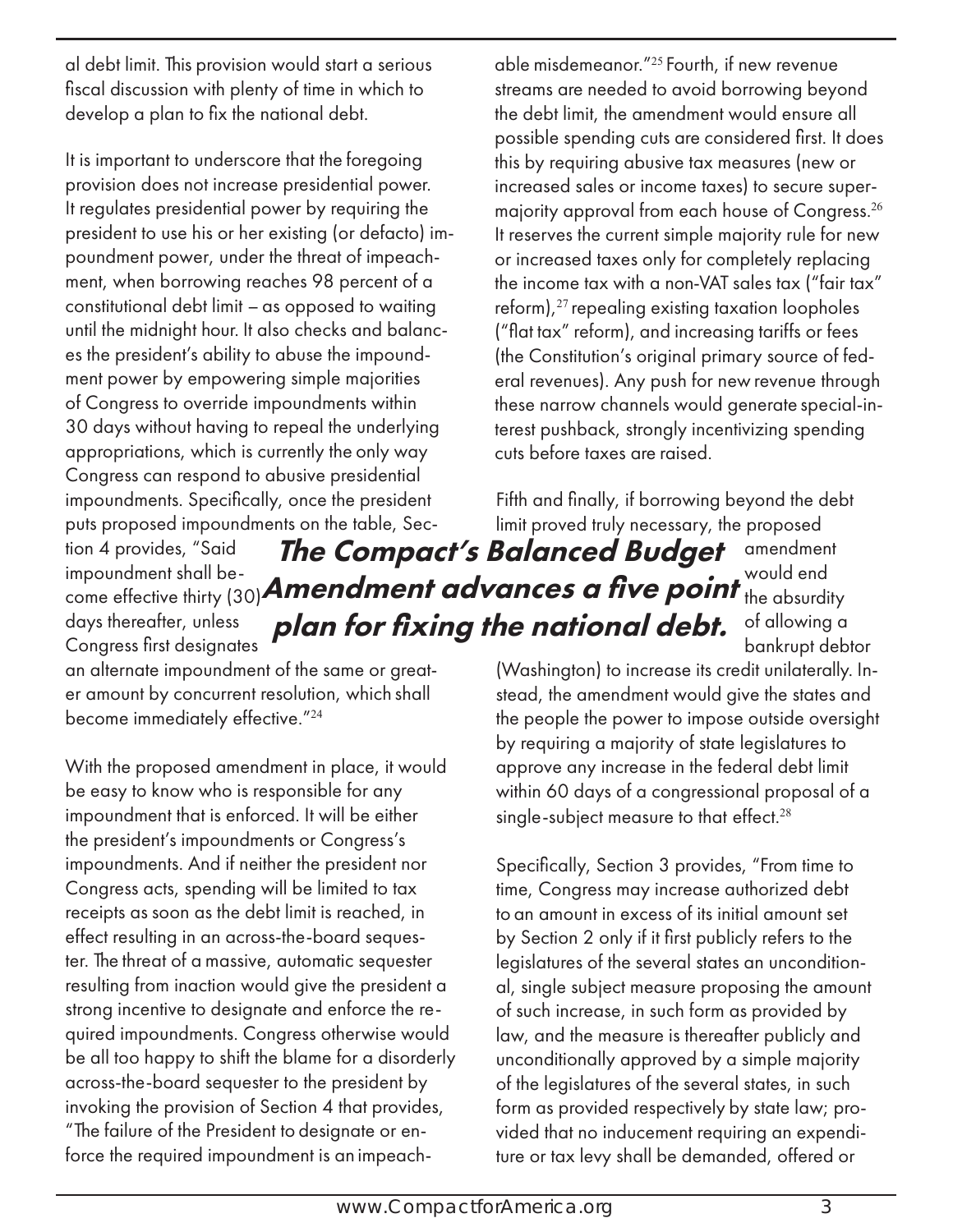accepted as a quid pro quo for such approval." Further, "If such approval is not obtained within sixty (60) calendar days after referral then the measure shall be deemed disapproved and the authorized debt shall thereby remain unchanged."<sup>29</sup>

Using the time-tested idea of dividing power between the states and the federal government, and balancing ambition against ambition, requiring a referendum of the states on any increase in a fixed constitutional debt limit would minimize the abusive use of debt compared to the status quo. It would become substantially more difficult to increase debt if both Congress and simple majorities of the states were necessary to do so. Two hurdles are better than one. The fact that states rely on federal funding does not mean debt spending would increase relative

flexibility made possible through this state referendum process. Congress is a debt addict and cannot be trusted with the sole power to decide whether an emergency or war justifies taking on additional debt. Once the Compact's balanced budget amendment is in place, all Congress would need to do is pay down its debt during good times, and it would enjoy a huge line of credit that could cover any war or emergency. If additional borrowing beyond the initial debt limit were somehow truly necessary, there would be plenty of time for Congress to ask the states to approve an increase in the debt limit. Current tax cash flow is adequate to allow for dramatic increases in discrete spending priorities; by redirecting available funds, Congress could double or even triple current military expenditures without additional borrowing.

A sudden demand for emergency expenditures

to the status quo, because states are far less dependent on federal borrowing than the feder-

### By dividing power between the states and the federal government, the Compact's Balanced Budget Amendment is essentially self-enforcing.

thus could be handled through the temporary reallocation of existing cash flows

al government itself is. Moreover, any quid pro quo trade of debt approval for appropriations would prevent any increase in the debt limit from having legal effect<sup>30</sup> and would render void any debt thereby incurred.<sup>31</sup>

By requiring a nationwide debate in 50 state capitols over any increase in the constitutional debt limit it establishes, the proposed amendment would shine more light on national debt policy and give the American people a greater chance to stop needless increases in the debt limit. And by requiring state approval within 60 days, the proposed amendment establishes a strong default position disfavoring any increase in the federal debt limit.

It is important to underscore that the proposed amendment does not include any emergency spending or borrowing loopholes because of the while a longer-term borrowing proposal is submitted for consideration by a majority of state legislatures. If Congress ultimately could not persuade 26 state legislatures to approve such additional borrowing, that should be reason enough to stop the proposed spending. A simple majority of state legislatures can be trusted to approve any truly necessary increase in the balanced budget amendment's debt limit to handle legitimate war or emergency requests.

This powerful reform proposal, advanced by an interstate agency – the Compact Commission – is jump-starting fiscal discussions in Washington. It has been championed by conservative columnist George Will,<sup>32</sup> but the amendment should have bipartisan appeal. Democrats and Republicans alike should recognize that if we want to preserve the federal spending that is truly necessary, the first thing we need to do is start treating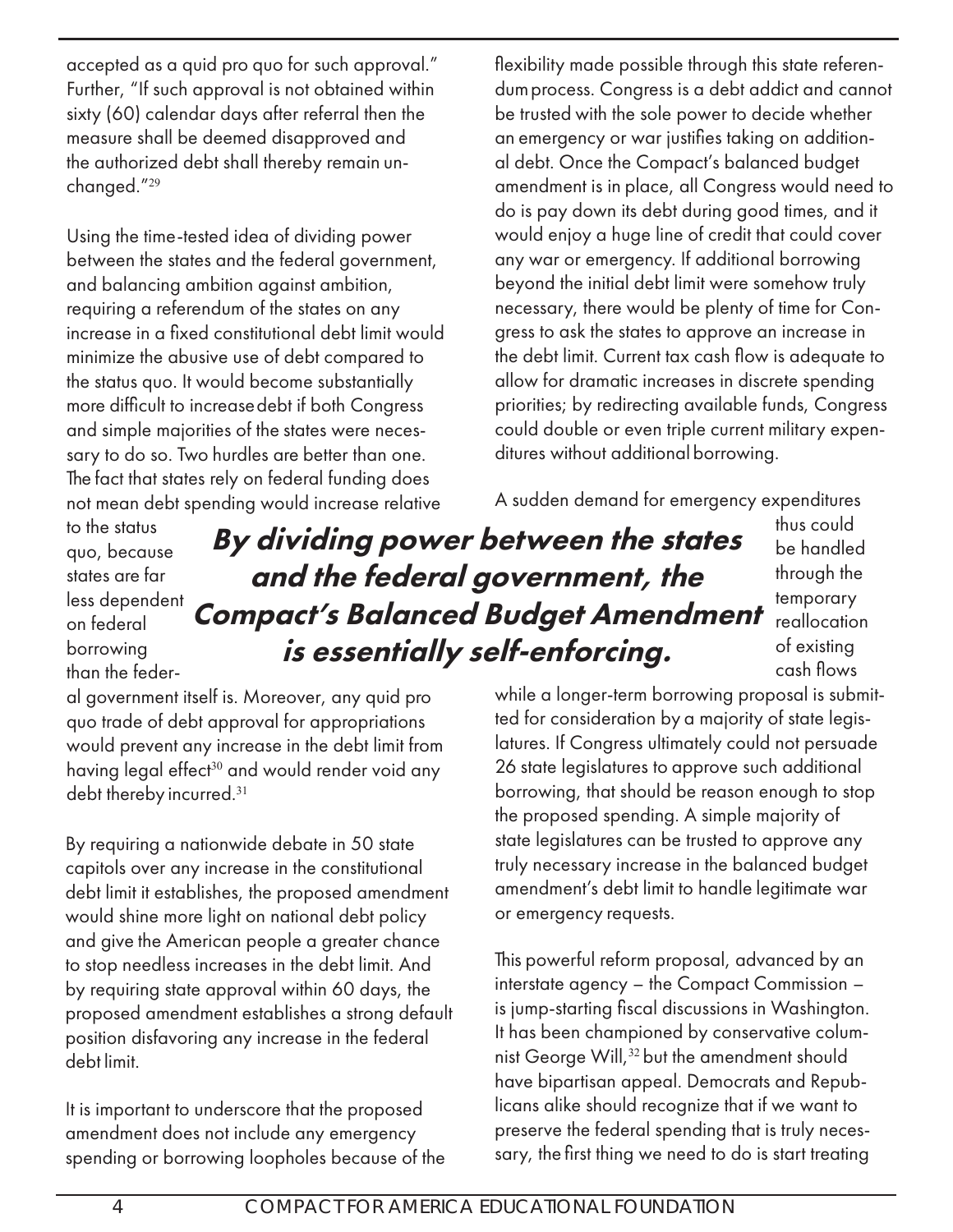debt as a limited resource.

Imposing scarcity on debt conforms fiscal policy to the reality of limited resources, which is necessary to ensure that meaningful fiscal planning and prioritization take place such that the necessary borrowing capacity will exist when the states and the people actually need it. No state or person

who hopes to receive any federal benefit will be in a better position if the government spends the nation over the fiscal cliff. If unsustainable borrowing crashes the system, there will be no more borrowing to fund desired programs.

With the formation of the Compact for a Balanced Budget and continued



growth in membership among the states, April 2014 could go down in history as the month the states finally took charge of federal fiscal reform.

#### Article V: The Next-Generation

The Compact for a Balanced Budget uses an interstate agreement to simplify the state-originated Article V convention process. Ordinarily, without an interstate compact, the Article V convention process would require at least 100 legislative enactments, six independent legislative stages, and five or more years of legislative sessions to generate a constitutional amendment.

In particular, the non-compact Article V approach first requires two-thirds of the state legislatures to pass resolutions applying for a convention (34 enactments). Second, a majority of states must pass laws appointing and instructing delegates (26 enactments). Third, Congress must pass a resolution calling the convention. Fourth, the convention must meet and propose an amendment. Fifth, Congress must pass another resolution to select the mode of ratification (either by state legislature or in-state convention). And sixth, three-fourths of the states must pass legislative resolutions or successfully convene in-state conventions that ratify the amendment (at least 38 enactments).

# Convention proposes **Balanced Budget** Amendment

By contrast, the compact t approach to Article V consolidates  $\sqrt{2}$ erything states do in the Article V conven-V tion process tinto a single agreement

among the states that is enacted once by threefourths of the states.<sup>33</sup> Everything Congress does is consolidated in a single concurrent resolution passed just once with simple majorities and no presidential presentment.

The Compact includes everything in the Article V amendment process from the application to the ultimate legislative ratification. $34$  The counterpart congressional resolution includes both the call for the convention and the selection of legislative ratification for the contemplated amendment.<sup>35</sup>

The Compact is able to pack both the front and back ends of the Article V convention process into just two overarching legislative vehicles by using the "secret sauce" of conditional enactments. For example, using a conditional enactment, the "nested" Article V application contained in the Compact goes "live" only after three-fourths of the states join the compact (three-fourths, rather than two-thirds, is the threshold for activating the Article V applica-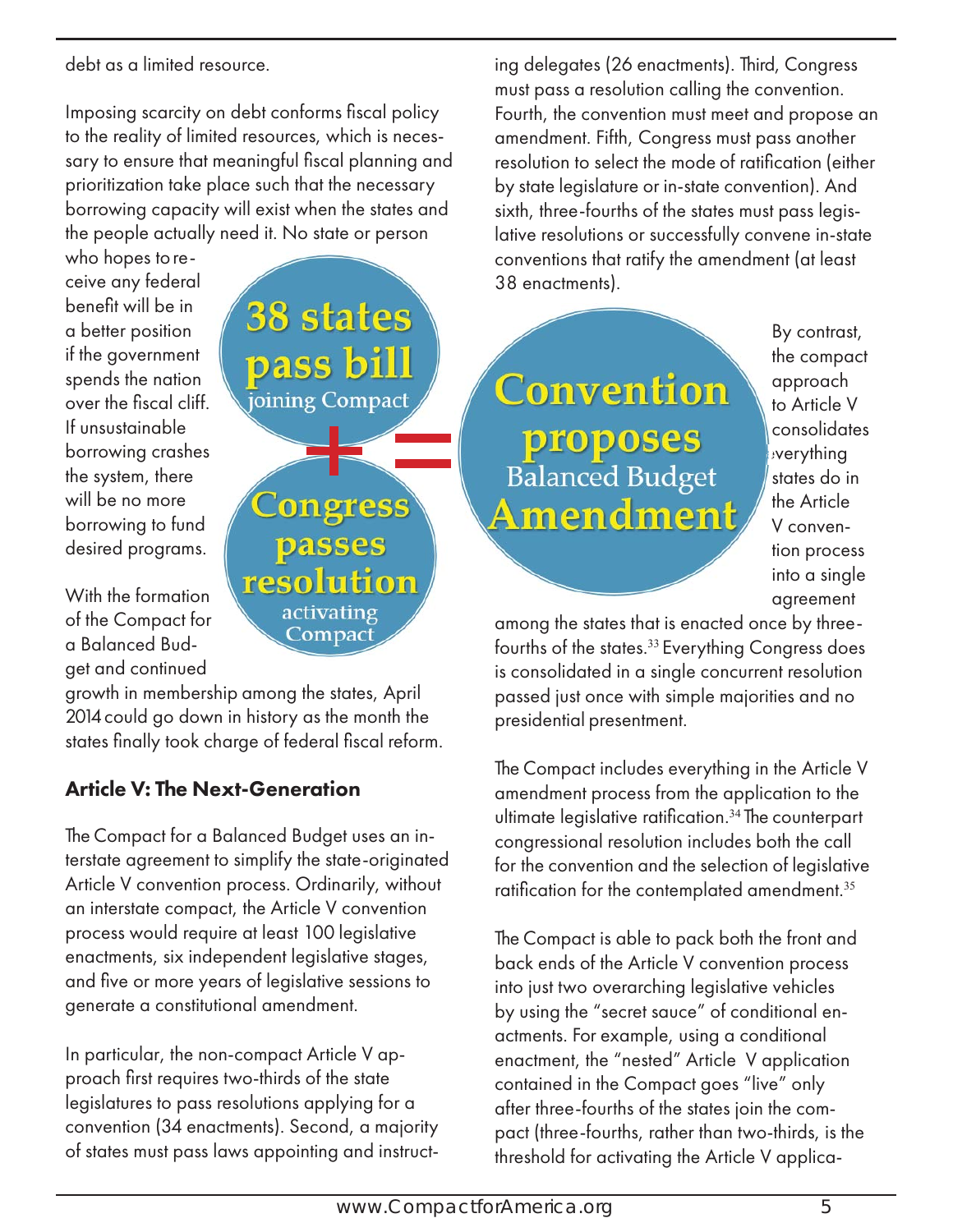tion because the Compact is designed to start and complete the entire amendment process).<sup>36</sup> The Compact also includes a nested legislative ratification of the contemplated balanced budget amendment, which goes live only if Congress selects ratification by state legislature rather than in-state convention.<sup>37</sup>

Correspondingly, using conditional enactments, the nested call in the congressional counterpart resolution goes live only after three-fourths of the states join the Compact.<sup>38</sup> Likewise, the nested selection of legislative ratification in the congressional resolution becomes effective only if, in fact, the contemplated amendment is proposed by the Article V convention organized by the Compact.<sup>39</sup>By using an interstate agreement and conditional enactments to coordinate and simplify the state-originated Article V amendment process, the Compact approach to Article V re-

duces the number of necessary legislative enactments, stages, and sessions from 100+ enactments to 39 (38 states joining the compact, one congressional resolution), from six legislative stages to three (passage of  $\frac{100}{100}$ compact, convention proposal of amendment, congressional passage of resolution), and from five or more session years to as few as one (the current target is three years).

In addition, like any well-drafted contract, the Compact approach eliminates all rea-

sonable uncertainty about the process. It identifies and specifies the authority of the delegates from its member states.<sup>40</sup> It specifies in advance all Article V convention ground rules, limiting the duration of the convention to 24 hours.<sup>41</sup> It requires all member state delegates to vote to establish rules that limit the agenda to an upor-down vote on a specific, pre-drafted balanced budget amendment.42 It disqualifies from participation

any member state – and the vote of any member state or delegate  $-$  that deviates from that rule.<sup>43</sup> It further bars all member states from ratifying any other amendment that might be generated by the convention.<sup>44</sup>

Thus, from the vantage points of efficiency, public policy, and certainty, the Compact for a Balanced Budget is an upgrade from the non-compact approach to Article V – with one significant caveat. The requirement of such detailed and upfront agreement will probably work only for well-formed reform ideas that likely already command supermajority support among the states and the people. The list of such reform ideas is short, but sustained polling data across four decades undoubtedly put the Compact's balanced budget amendment on that short list.

During the summer of 2012, Compact for Ameri-



ca, Inc. commissioned a nationwide poll from one of the leading pollsters in the country, McLaughlin & Associates, to assess what policy reforms could command supermajority support from the American people and whether the Compact's balanced budget amendment in particular was politically viable. McLaughlin concluded, "Six in ten voters favor a balanced budget amendment and at least 70% favor Compact for America's specific and common sense proposals to rein in the federal

deficit. Subsequent polling in Texas and Alabama by West-Third Group during the spring of 2015, further confirmed supermajority support for the specific policy components of the Compact for a Balanced Budget at between 60% to 68% of registered voters. These survey results demonstrate that the Compact has the potential to obtain broad support."<sup>45</sup>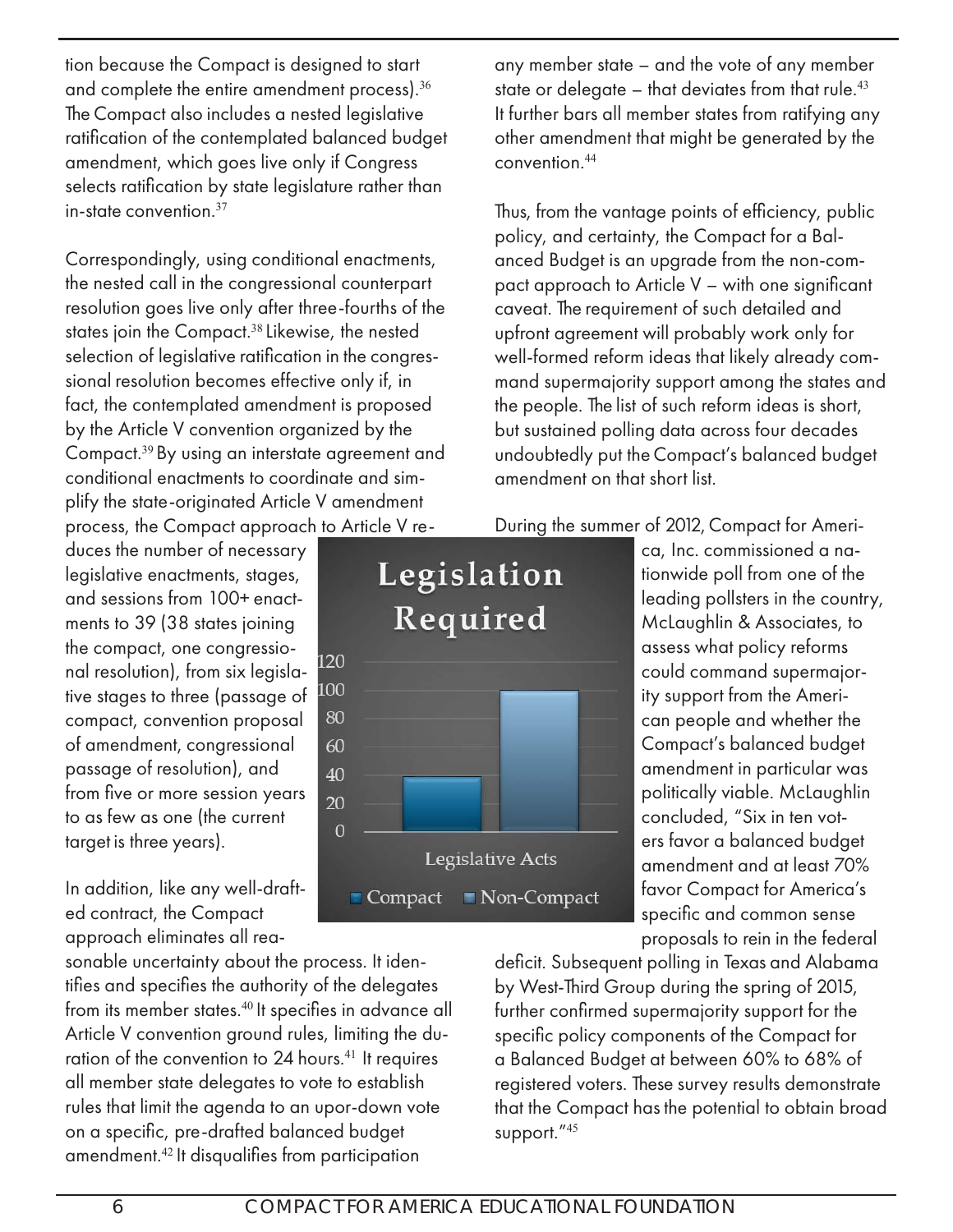#### Article V: Not Meant to Be an Insurmountable Obstacle

One would expect all supporters of Article V – "Fivers," they call themselves – to be rejoicing at this point. Indeed, many are, but some have criticized the Compact effort.

One argument is that the Compact for a Balanced Budget violates the text of Article V by avoiding a difficult, multi-staged, multigenerational amendment quest. This criticism generally focuses on the fact that the Compact includes pre-ratification of the amendment it contemplates. But this criticism is meritless.

Through the operation of conditional enactments, the Compact conforms strictly to the text of Article V. Furthermore, the "spirit" of Article V in no way requires states to originate amendments in an uncoordinated, multi-staged amendment process.

There is no textual conflict between Article V and

the use of a conditional enactment to pre-ratify a desired amendment. The Compact's pre-ratification is entirely contingent on Congress first

The Founders expected the States tion convention that *to direct, control and coordinate*  $_{\text{for the states to use}}$ their use of Article V from beginning to end.

effectively selecting legislative ratification of the contemplated amendment, which, in turn, presumes the prior proposal of the amendment. In other words, the pre-ratification will go live only in the precise sequence required by the text of Article V.

There is perhaps no more universally accepted legislative provision than the conditional enactment. Conditional enactments are common components of congressional legislation, including legislation approving interstate compacts, 46 as well as within many existing interstate and federal-territorial compacts.<sup>47</sup> The U.S. Supreme Court and courts in 45 states and territories have recognized the appropriateness of conditional

enactments for a wide range of state and federal legislation,<sup>48</sup> including state laws enacted contingent on the passage of new federal laws.<sup>49</sup> As explained in one typical court decision, "[l] egislation, the effectiveness of which is conditioned upon the happening of a contingency, has generally been upheld."50 Courts defer to "broad legislative discretion<sup>"51</sup> when conditional enactments are used. Because a state's authority over whether to apply for an Article V convention or whether to legislatively ratify an amendment is as plenary as any other form of legislation, case law sustains the use of a conditional enactment in connection with Article V applications and ratifications.

Moreover, the "spirit" of Article V is not somehow violated by coordinating and consolidating the amendment process in such a way that the states applying for a convention also agree to ratify a desired amendment. To the contrary, there is strong evidence that the Founders expected the states would do just that. In rebuttal of Patrick Henry's lengthy oration at the Virginia ratifica-

it was too difficult Article V, George Nicholas responded, "It is natural to con-

clude that those States who will apply for calling the Convention, will concur in the ratification of the proposed amendments" (emphasis added).<sup>52</sup> Nicholas clearly anticipated that states would coordinate their use of Article V from beginning to end. The Founders never said the states had to apply for a convention without having any specific amendments in mind and without coordinating the ratification of those amendments. They never "sold" ratification of the Constitution on the basis that the Article V convention was a mysterious, autonomous body that no one – not even the states – controlled outside of the convention. The Founders never would have succeeded with such absurdly unpersuasive arguments against opponents of ratification, such as Patrick Henry, who railed against the usefulness of the Article V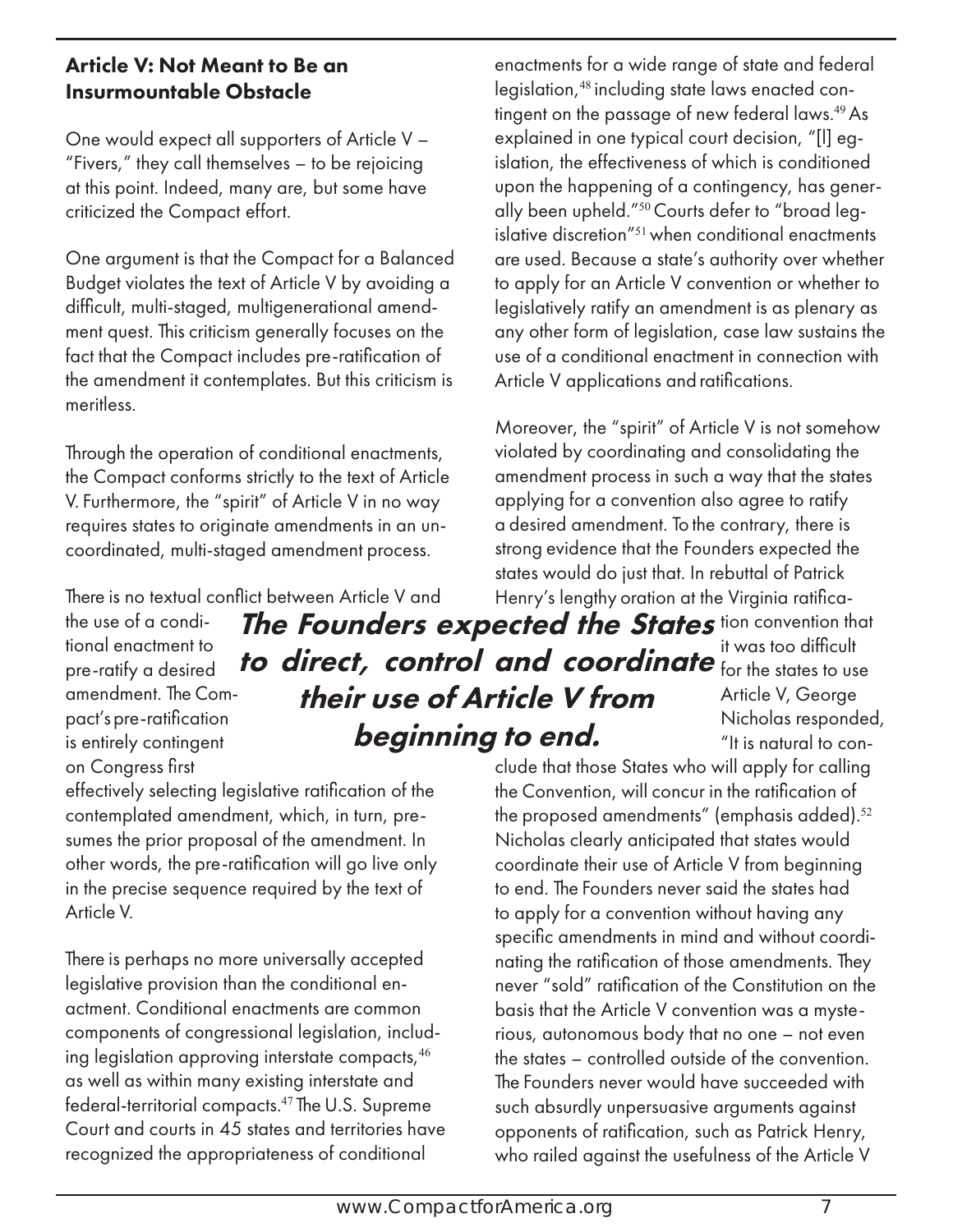convention as a means of limiting federal power from the states.

It is well-established that the amendment process under Article V was supposed to be neither extraordinarily difficult nor extraordinarily easy. It was meant to strike a balance between these two extremes. In Federalist No. 43, James Madison wrote that Article V "guards equally against that extreme facility, which would render the Constitution too mutable; and that extreme difficulty, which might perpetuate its discovered faults."<sup>53</sup> If anything, the balance struck by Article V between facility and difficulty was meant to allow for amendments to be accomplished more easily than was the Founders' experience in attempting to revise the Articles of Confederation.

During the New Jersey ratification debates, for example, the New Jersey Journal wrote that the

#### Consent of Congress

Another common objection is that the Compact approach is defective because Article I, Section 10, of the U.S. Constitution provides that states may not enter into compacts without the "consent" of Congress. There is no question the Compact approach requires some form of congressional consent for the convention to be called and for legislative ratification to be selected, but such consent need not be express and it need not come in advance of the formation of an interstate compact.

The Supreme Court has held for nearly 200 years that congressional consent to interstate compacts can be given expressly or implicitly, either before or after the underlying agreement is reached.<sup>57</sup> Moreover, under equally longstanding precedent, a binding interstate compact can be con-

#### dress and amendment **Balanced Budget infringes on any** nal consent so long Constitution included "an easy mode for rein case the theory should disappoint Nothing in the Compact for a federally delegated power.

stitutionally formed without congressioas the compact does not infringe on

when reduced to practice."<sup>54</sup> Similarly, at the time of the Connecticut ratification debates, Roger Sherman wrote, "If, upon experience, it should be found deficient, [the Constitution] provides an easy and peaceable mode of making amendments."<sup>55</sup>Likewise, in Federalist No. 85, Alexander Hamilton stated there was "no comparison between the facility of affecting an amendment, and that of establishing in the first instance a complete Constitution."<sup>56</sup>

These representations formed the basis of the public understanding of the Constitution as it was ratified. If anything, the targeted, streamlined, coordinated Compact approach to Article V is more consistent with the actual spirit of Article V as described by advocates of ratification than the multi-staged legislative obstacle course necessitated by a non-compact approach to Article V.

the federal government's delegated powers.<sup>58</sup>

Nothing in the Compact for a Balanced Budget infringes on any federally delegated power, because conditional enactments and express provisions ensure all requisite congressional action in the Article V amendment process would be secured before any compact provision predicated on such action became operative. For example, no member state or delegate appointed by the Compact can participate in the convention it seeks to organize before Congress calls the convention in accordance with the Compact.<sup>59</sup> Similarly, as discussed above, the pre-ratification of the contemplated balanced budget amendment goes live only if Congress effectively selects legislative ratification. Thus no provision of the Compact in any way invokes or implicates any power textually conferred on Congress by Article V unless implied consent is first received from Congress exercising its call and ratification refer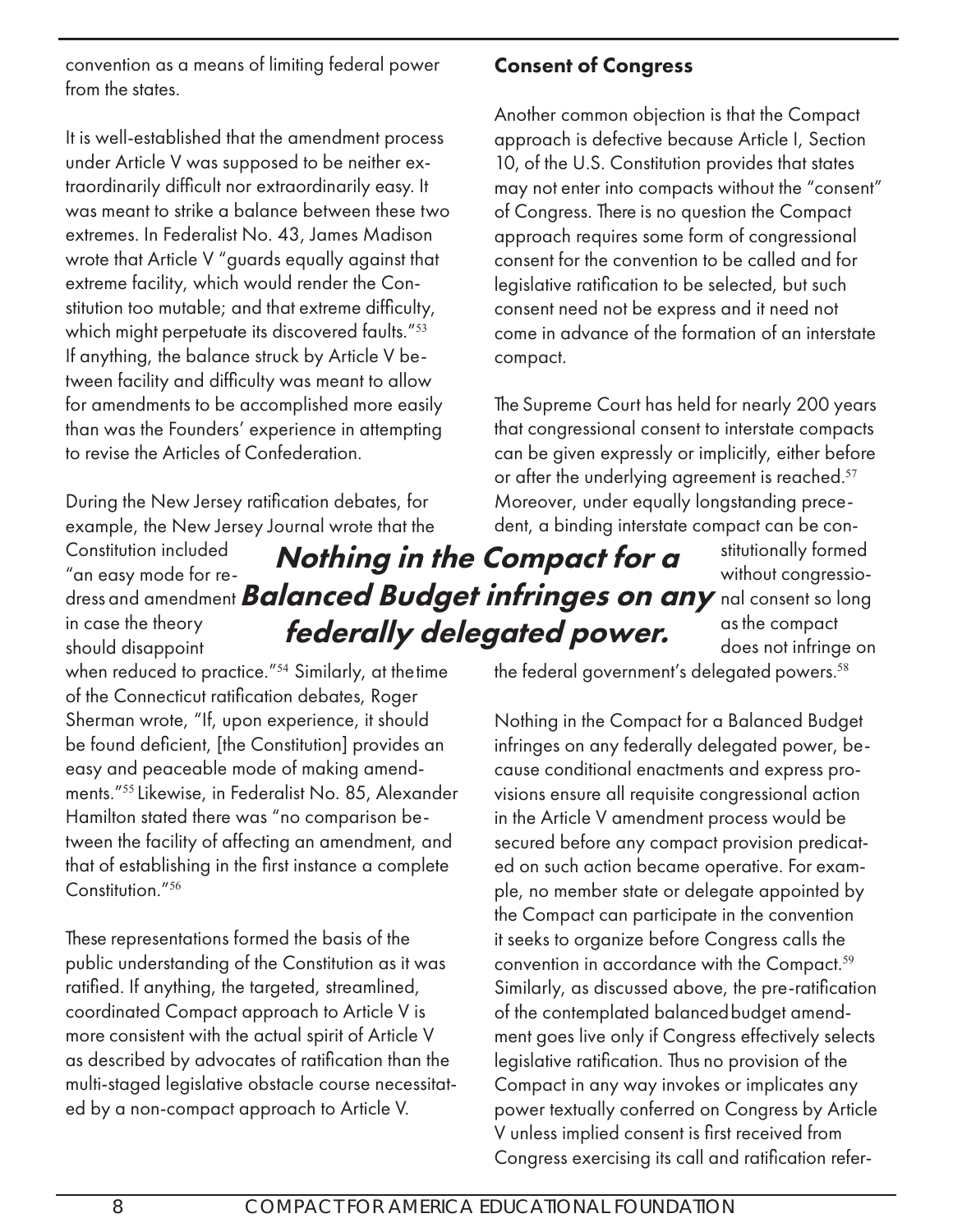ral power in conformity with the Compact.

Although it is true that the Compact Commission will operate immediately upon the membership of two states, that changes nothing in this regard. The Compact Commission serves as a unified platform for securing congressional cooperation in originating constitutional amendments by way of an Article V convention. A compact does not infringe on federal power necessitating prior congressional consent merely because it provides "strength in numbers" among the states for a more effective federal educational or lobbying campaign.<sup>60</sup>

To claim the Compact infringes on powers delegated to the federal government, one would have to demonstrate that the federal government has the exclusive power to direct and control an Article V convention by way of setting the convention agenda and delegate instructions. But there is no evidence that anyone during the Founding era or immediately thereafter – whether Federalist or Anti-Federalist – thought the Article V convention process was meant to be controlled exclusively by Congress in these crucial respects.

#### The Application Was Meant to Specify the Amendment

All of the available founding-era evidence shows it was the understanding of the framers and ratifiers that the states would target the Article V convention process to desired amendments, which implies state control over the convention agenda and delegates.

For example, on January 23, 1788, Federalist No. 43 was published with James Madison's attributed observation that Article V "equally enables the general and the State governments to originate the amendment of errors, as they may be pointed out by the experience on one side, or on the other."<sup>61</sup> Similarly, George Washington wrote on April 25, 1788, "it should be remembered that a constitutional door is open for such amendments as shall be thought necessary by nine States."62

On June 6, 1788, as discussed above, George Nicholas reiterated the same points at the Virginia ratification convention, observing that state legislatures may apply for an Article V convention confined to a "few points."<sup>63</sup> This understanding of Article V was further confirmed by the last of the Federalist Papers, Federalist No. 85, in which Alexander Hamilton concluded, "We may safely rely on the disposition of the State legislatures to erect barriers against the encroachments of the national authority" by using their amendment power under Article V.<sup>64</sup> Because Congress selects the mode of ratification, we know that Hamilton was speaking of the targeting of Article V applications originated by state legislatures, not state legislative ratification, as the source of such barriers to national encroachments.

At the time of the Constitution's framing, the word "application" was a legal term of art that described a written means of petitioning a court for specific relief. The historical record of "applications" to the Continental Congress confirms this meaning extended to legislative bodies as well, with applications being addressed to Congress by various states with very specific requests on a regular basis.<sup>65</sup> The contemporaneous usage of "application" thus naturally supports the conclusion that state legislatures had the power to apply for an Article V convention with a specific agenda. Moreover, the usual and customary practice in response to specific applications was either to grant what was requested or to deny them.<sup>66</sup> Given Congress's obligation to call a convention for proposing amendments in response to the requisite number of applications, any convention called in response to applications of state legislatures seeking a convention with a specific agenda is – and was $67$  – naturally understood as adopting that agenda.

Consistent with this understanding of the specific agenda-setting power of an Article V application, Hamilton wrote in Federalist No. 85, "If, on the contrary, the Constitution proposed should once be ratified by all the States as it stands, alterations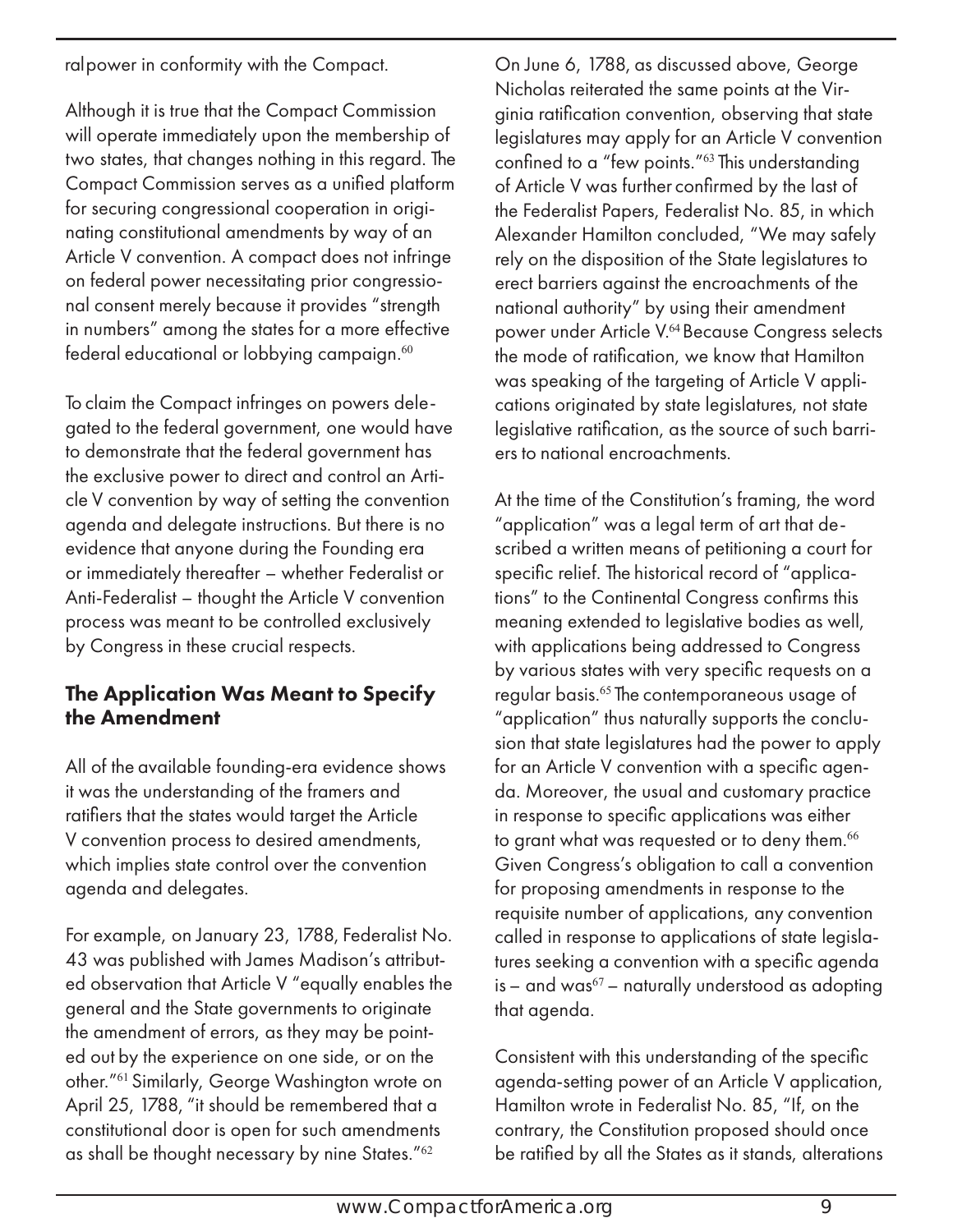in it may at any time be effected by nine States" (emphasis added). The reference to alterations being "effected by nine States" was in regard to what would be put into effect by the application of two-thirds of the states for an Article V convention; nine states being two-thirds of the original 13. That Hamilton intended to convey that the application itself would specify the desired "alteration" is evident in the immediately following sentence: "Here, then, the chances are as thirteen to nine in favor of subsequent amendment, rather than of the original adoption of an entire system."

Significantly, Hamilton footnoted the number "nine," explaining: "It may rather be said TEN, for though two thirds may set on foot the measure, three fourths must ratify." The colorful phrase that "two thirds may set on foot the measure" clearly indicates the ultimately ratified amendment ("the measure") would be specified initially by the application of "two thirds" of the state legislatures. This understanding is further established later in Federalist No. 85, where Hamilton observes, "Nor however difficult it may be supposed to unite two thirds or three fourths of the State legislatures, in amendments which may affect local interests, can there be any room to apprehend any such difficulty in a union on points which are merely relative to the general liberty or security of the people." Again, in referring to both the two-thirds threshold for an Article V application and the three-fourths threshold for ratification, Hamilton clearly contemplated that the states would "unite" on the same "amendments," further illustrating his expectation that the prompting application would advance the very amendments that would be ultimately ratified.

Hamilton was not alone in his understanding of how applications would unite the states in advancing one or more particular amendments. Ten years later, during 1799, James Madison's Report on the Virginia Resolutions observed the states could organize an Article V convention for the "object" of declaring the Alien and Sedition Acts unconstitutional.68 After highlighting that "Legis-

latures of the States have a right also to originate amendments to the Constitution, by a concurrence of two-thirds of the whole number, in applications to Congress for the purpose," Madison wrote the states could ask their senators not only to propose an "explanatory amendment" clarifying that the Alien and Sedition Acts were unconstitutional, but also that two-thirds of the legislatures of the states "might, by an application to Congress, have obtained a Convention for the same object."

As illustrated by Madison's Report on the Virginia Resolutions, no one in the founding era thought the states were somehow preempted or otherwise disabled by Article V from setting the agenda of the convention for proposing amendments and securing desired amendments through the convention. An Article V convention obviously was not regarded as an autonomous body following an agenda and populated by delegates selected by Congress. An Article V convention was meant to bypass Congress and deliver the amendments desired by the states, as specified in their application. It is only logical to conclude the states have the authority to determine who will represent them at the convention, how they will represent them, how they will run the convention, what they will propose, and how the states will respond to those proposals.

This basic principle further reinforces the conclusion that the Compact for a Balanced Budget does not infringe on any power delegated to the federal government by fully occupying the space of convention logistics. Hence there is no need for congressional consent for the Compact to be validly formed, although such consent is unavoidably necessary before the Compact's contemplated convention call and ratification referral can be effective.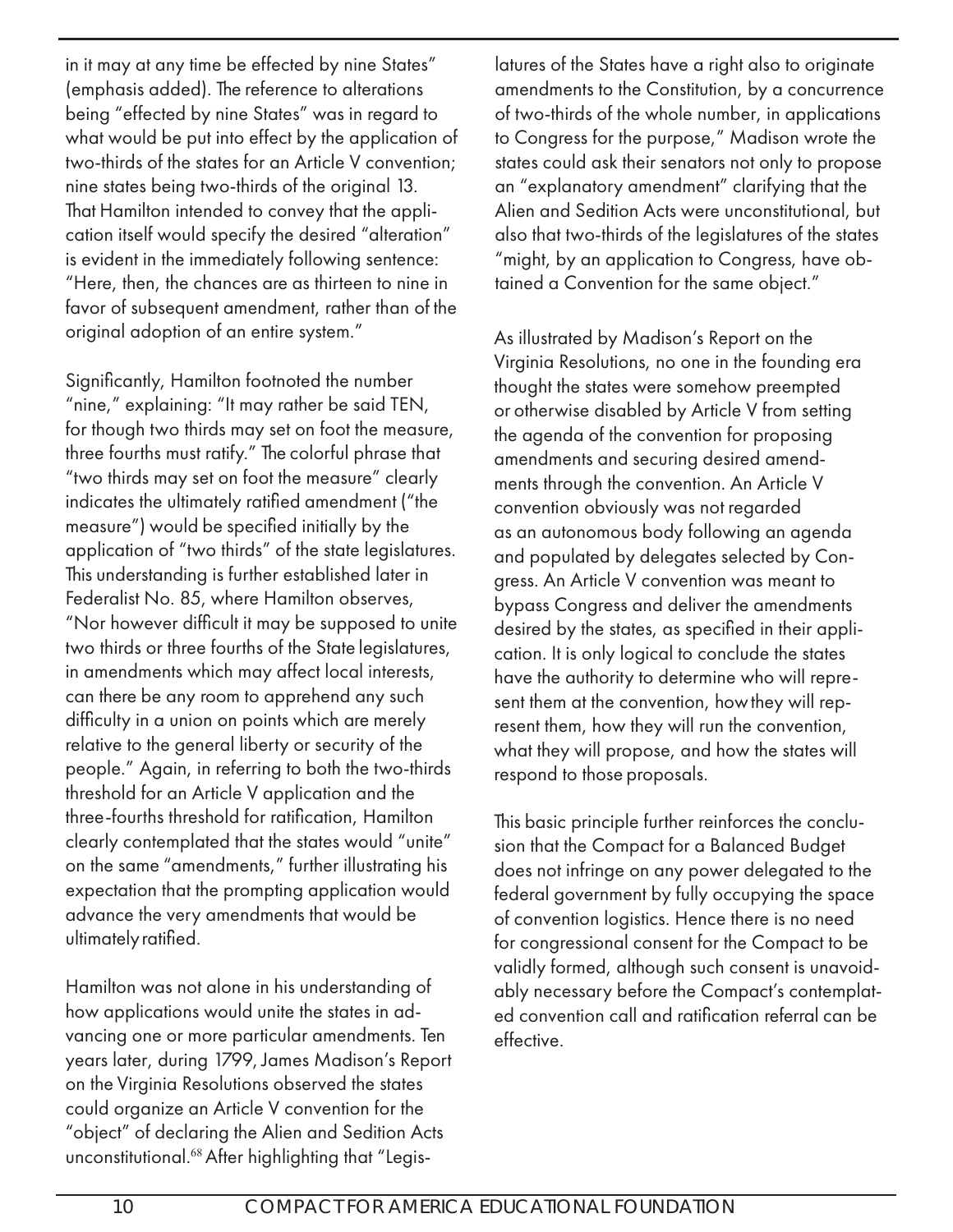#### Presidential Presentment Not Necessary

Another concern occasionally expressed about the Compact is that the counterpart congressional concurrent resolution, which gives implied consent to the Compact by calling the convention and preselecting legislative ratification in accordance with its terms, would require presidential presentment, as do ordinary bills.<sup>69</sup> However, the U.S. Supreme Court has ruled in Hollingsworth v. Virginia that Congress's role in the Article V amendment process does not implicate presidential presentment.<sup>70</sup>Although this ruling was applied specifically to the congressional proposal of amendments, there is every reason to conclude that Congress's convention call duty and ratification referral power would be treated the same way, even if exercised by way of a resolution giving implied consent to an interstate compact.

Even more so than the congressional proposal of amendments in Hollingsworth, Congress's call duty and ratification referral power under Article V are purely ministerial, procedural powers of the sort not ordinarily subject to presidential presentment. The contemplated concurrent resolution's exercise of Congress's Article V call duty and ratification referral power is similar in legal effect to the direct proposal of constitutional amendments. In both cases, Congress is merely channeling a legislative proposal for further action by other bodies – it is not, itself, making federal law.

If anything, the convention call component of the contemplated resolution has an even more attenuated relationship to lawmaking than does the direct congressional proposal of amendments. This is because, strictly speaking, the duty to call a convention is not a legislative or quasi-legislative power at all. It is a mandate on Congress to act ministerially when a certain threshold is reached. Further, any convention call would precede both the convention's proposal of an amendment (which is not

guaranteed) and the ultimate ratification referral. Even if it were analogized to the exercise of a quasi-legislative power, the fulfillment of the call duty is far more like an exercise of the rulemaking power conferred by the Constitution exclusively upon each house of Congress, <sup>71</sup> to which presidential presentment clearly does not apply, than it is like ordinary lawmaking.

A different conclusion is not warranted by the fact that a concurrent resolution effectuating the Compact could be construed as giving implied congressional consent to the Compact. There is no textual difference between the role of the president in regard to the Compact Clause (Article I, Section 10, of the U.S. Constitution) and the role of the president in regard to the congressional proposal of amendments under Article V. In both provisions, the text of the Constitution articulates no role for the president whatsoever. Where the Constitution is silent, as here, the Supreme Court has ruled that presidential presentment applies only to congressional actions that are equivalent to ordinary lawmaking.<sup>72</sup>

In substance, the contemplated congressional resolution is no more like ordinary lawmaking than is the direct congressional proposal of amendments under Article V. Although congressional consent has been regarded as rendering an interstate compact the functional equivalent of federal law, this doctrine has been applied only in the context of such consent being furnished by federal statute. $73$  In the absence of consent being furnished by statute, the legal effect of any such consent consists entirely of yielding to member states' own underlying sovereign power,<sup>74</sup> to which presidential presentment obviously does not apply. Thus, even more than the direct congressional proposal of amendments, which is meant to facilitate subsequent legislative action, the contemplated counterpart congressional resolution does not imply legislative action that is equivalent to ordinary lawmaking by fulfilling the congressional call duty and exercising ratification referral powers. Therefore, its passage does not require presidential presentment.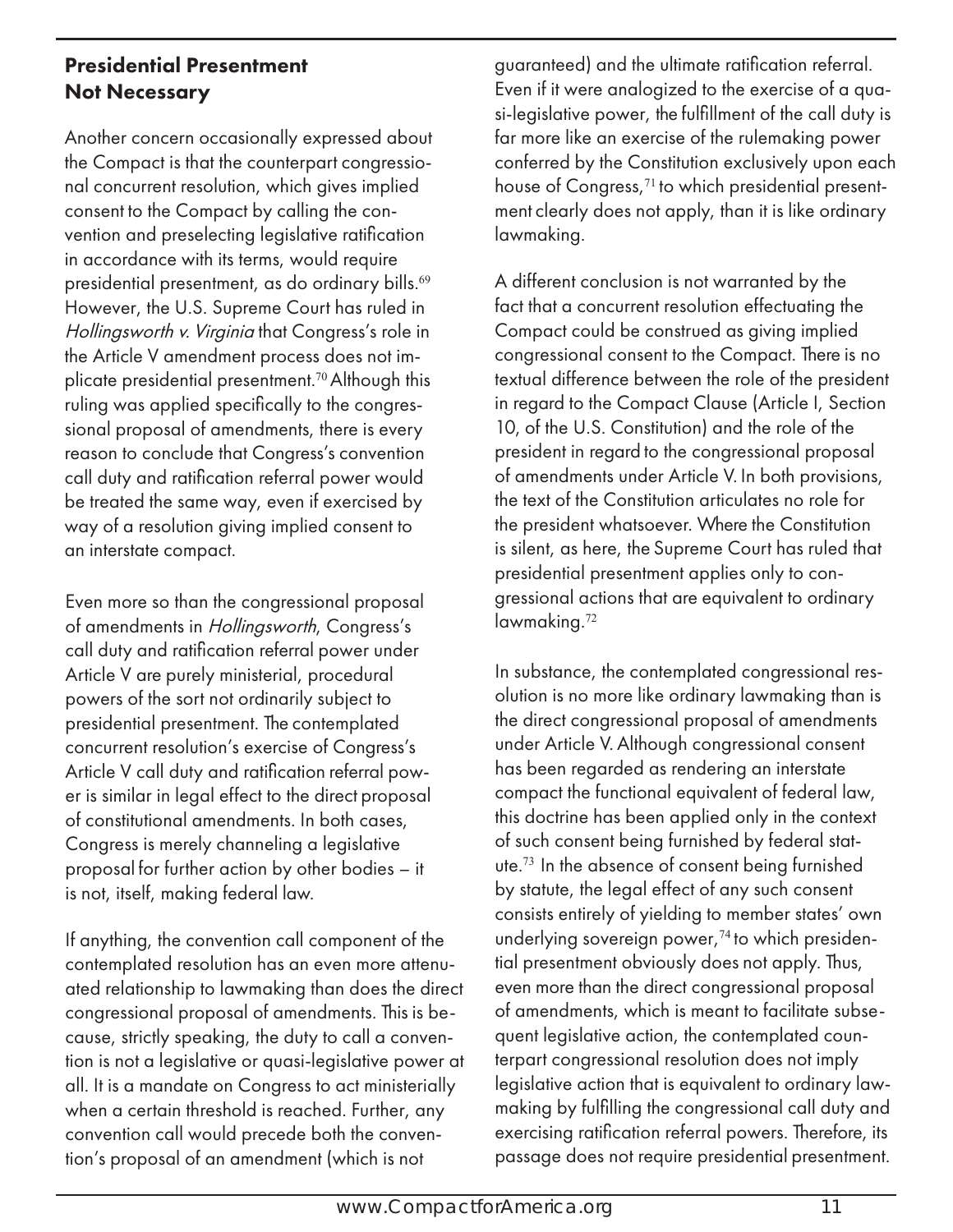#### Status of Existing Article V Applications

The last few criticisms of the Compact for a Balanced Budget come from Lew Uhler, a key member of the Reagan-Friedman drive for a balanced budget amendment in the 1970s and '80s.

Uhler criticizes the Compact for a Balanced Budget for starting the Article V application process from scratch and failing to aggregate 23 (or 27) existing Article V applications that seek a balanced budget amendment convention.<sup>75</sup> But the claim that 23 or 27 applications exist that can be aggregated to trigger a convention call cannot be sustained if one takes the Founders at their word that the Article V convention process was meant to allow the states to obtain the amendments they desired.

Only a handful of the supposed 23 or 27 Article V applications actually call for the same convention agenda. The remaining applications are a grab-bag of resolutions that differ in significant respects. For example, an application from Mis-

sissippi, passed in 1979, very clearly seeks a convention agenda that would consider only one specific amendment

proposal – and the text of that amendment is even specified in the application.<sup>76</sup> If a convention were to be organized in accordance with the intent the respective states express, it is difficult to see how this application could be viewed as capable of being aggregated with applications that request the calling of a convention that could consider a broader array of balanced budget amendment proposals.

The same problem crops up with aggregating the applications that specifically call for a balanced budget amendment convention with a wide variety of emergency spending exceptions.<sup>77</sup> It is unlikely those states intended for their applications to be aggregated with others that have no such exceptions and thereby risk Congress calling

Fivers should not aggregate mutually exclusive Article V applications.

a convention with an agenda that would include the possible proposal of a balanced budget amendment without exceptions.78 A similar problem arises with the applications that coyly apply for a balanced budget amendment convention "alternatively" to Congress proposing such an amendment but without imposing on Congress  $\alpha$  deadline to act.<sup>79</sup> It is unclear whether those applications will ever go or stay "live" because Congress could propose a balanced budget amendment at any time and thereby render them inactive.

In view of these substantive differences, the assertion that Congress must aggregate the 23 or 27 current Article V applications essentially proclaims for Congress the power to mix and match applications that neither activate on the same terms nor seek the same convention agenda. Uhler appears to be arguing that the aggregation of applications would be based on Congress's sole and discretionary judgment that they are "close enough." But ascribing such discretion to Congress is contrary to the text of Article V, which

references "Application" in the singular, implying that two-thirds of the state legislatures would be advancing

and concurring in the same application. It is also contrary to the text and context of Article V that indicates Congress "shall call" the convention.

In view of such mandatory language, Hamilton observed in Federalist No. 85 that "whenever nine States concur" in an application, Congress's role in calling a convention would be "peremptory" because "[n]othing in this particular is left to the discretion of that body." Thus, according to Hamilton, Congress's mandatory duty to call a convention would be triggered upon receiving an application that had received the concurrence of two-thirds of the states. It seems rather inconsistent with Congress's envisioned peremptory, nondiscretionary role to claim, as does Uhler, that its duty to call a convention nevertheless could be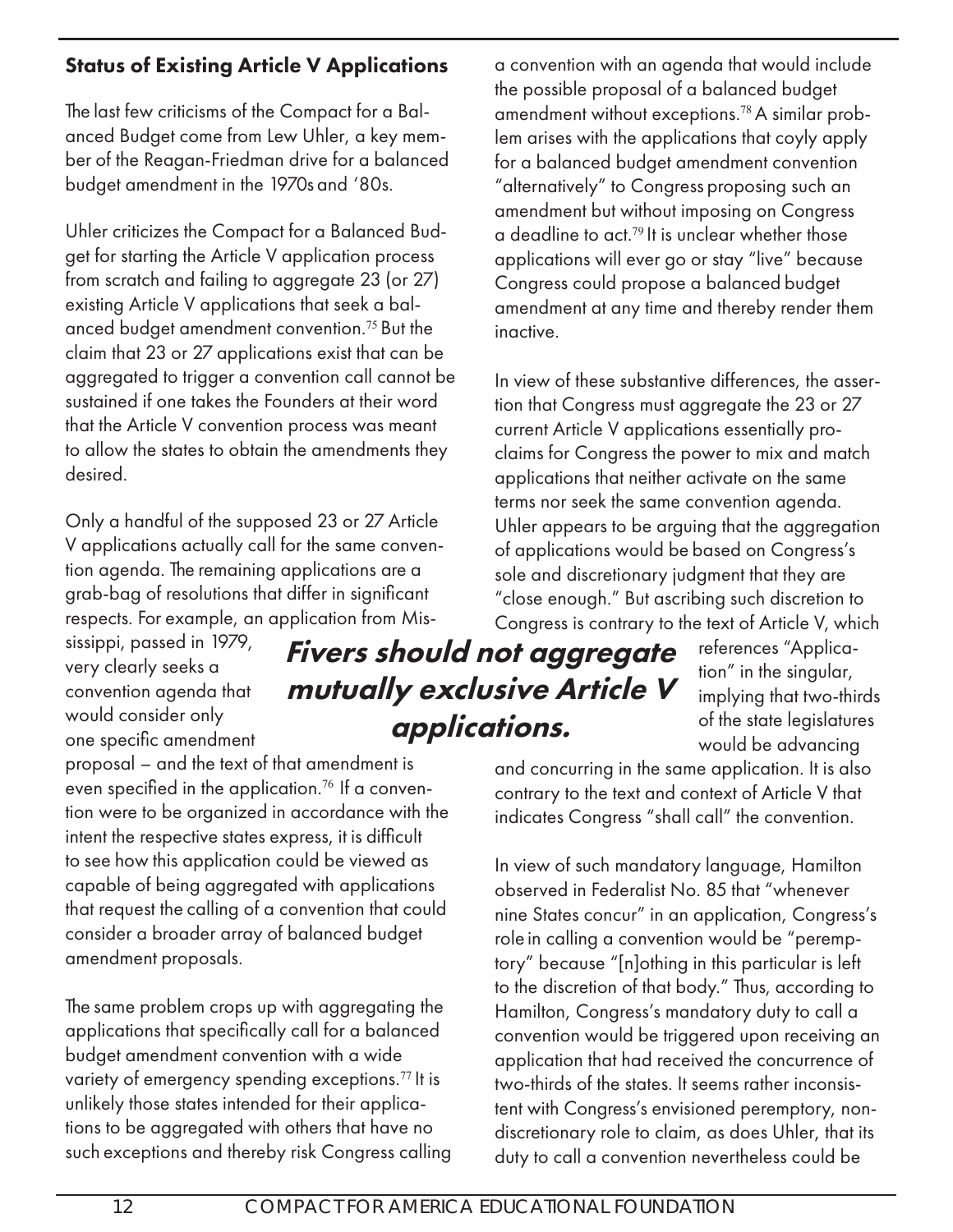triggered by a grab-bag of different Article V applications, not one of which actually received the concurrence of twothirds of the states. If anything, the ministerial nature of Congress's envisioned role in the Article V process would seem to preclude exercising the kind of discretion be needed to determine whether facially different applications were "close enough" to be aggregated. Thus, Congress might rightfully balk at aggregating different Article V applications.

Even if Congress played along with the grab-bag approach to Article V, a successful aggregation of applications that do not seek the same convention agenda on the same terms would be a disaster for the wider Article V movement. It would set a precedent that Congress is entitled to cobble together applications to produce a convention agenda never actually agreed upon by the state applicants. In other words, Congress would be empowered to call a convention with an agenda largely determined by Congress. That would tend to consolidate all amendment power in Congress, rather than allowing the states to have a parallel means of obtaining the amendments they desire – hardly what Fivers or originalists should want from the process.

Getting to a convention should not be an end in itself, and any effort that relies upon aggregating distinct or mutually exclusive Article V applications is short-sighted.

#### Restrictions on the Convention

Uhler also contends the Compact for a Balanced Budget deviates from constitutional requirements by pre-committing member state delegates to voting up or down on the proposal of a specific balanced budget amendment.

In response, it should first be observed that the legislature of each member state has full deliberative authority to enact, amend, or refuse to enact the Compact, including the Article V application, the contemplated balanced budget

amendment, and prospective ratification contained therein. The delegates to the convention organized by the Compact also have full deliberative authority to propose or reject proposing the constitutional amendment the Compact contemplates. Legislative deliberation does not intrinsically require more than this; state legislatures, for example, have long entertained special sessions limited to considering or reconsidering specific bills or laws – essentially an up-or-down vote – without anyone questioning the existence of legislative deliberation in doing so. In addition, Article V's ratification convention process recognizes there is nothing about legislative deliberation in the context of a "convention" that requires more than an up-or-down vote on a specific amendment proposal.<sup>80</sup>

Nothing in the history or text of Article V requires states to organize a "black box" amendment-drafting convention. No Founder ever expressed the distinctly modern view that the states must first organize an Article V convention to find out what constitutional amendments it might propose. To the contrary, as discussed above, George Washington, James Madison, and Alexander Hamilton all suggested the states' power to obtain desired amendments through the Article V convention process would be equal to that of Congress to propose desired amendments. These representations, if taken as true, imply the Article V convention was meant to be an instrument of the states that could be directed by the states to proposing specific amendments, not an independent agency with a mysterious constitutional reform agenda of its own.<sup>81</sup> Hamilton expressly distinguished the Article V amendment process from the sort of secretive, wide-ranging legislative deliberation that characterized the Philadelphia Convention.

In Federalist No. 85, Hamilton wrote, "But every amendment to the Constitution, if once established, would be a single proposition, and might be brought forward singly. There would then be no necessity for management or compromise, in relation to any other point[:] no giving nor taking. The will of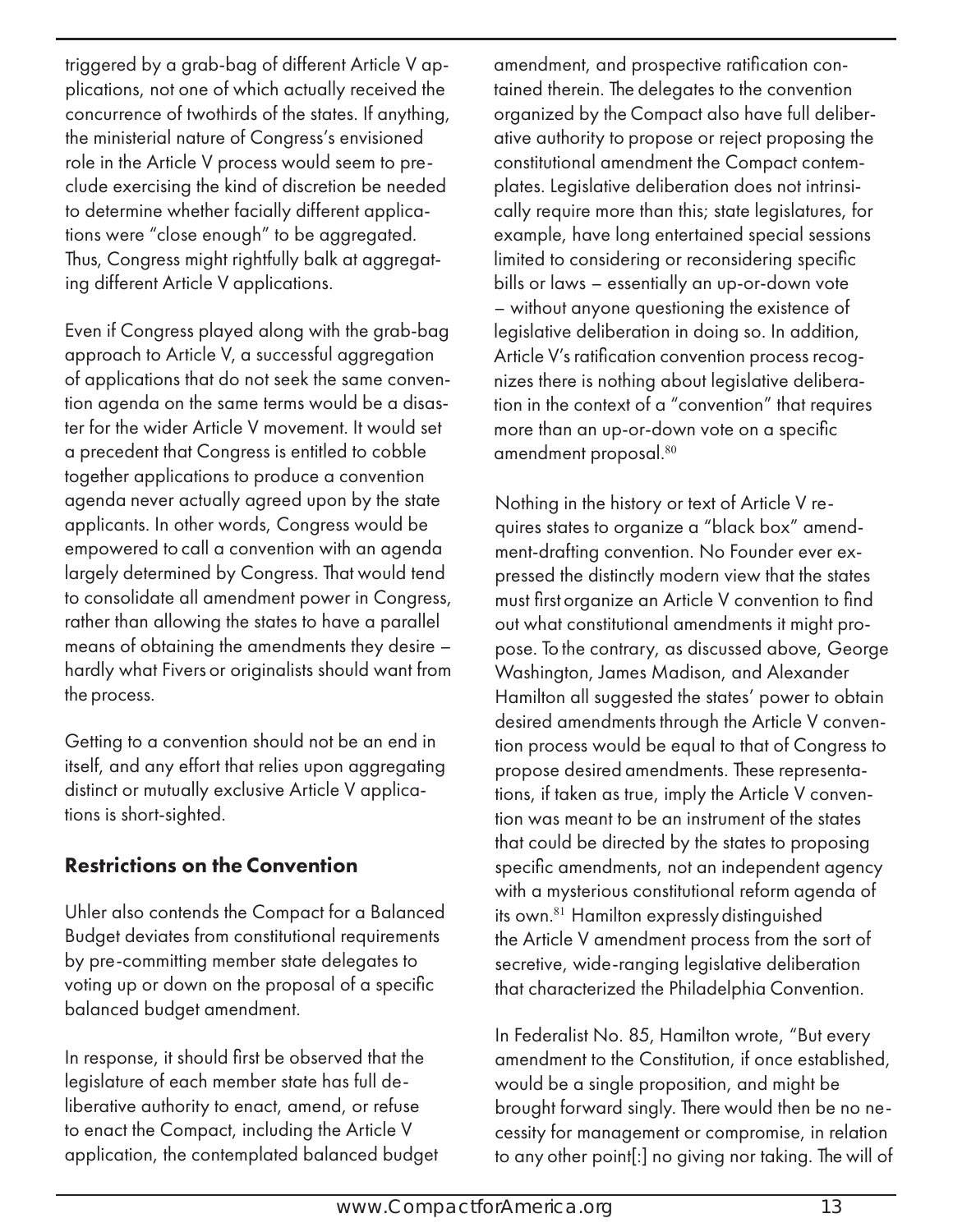the requisite number would at once bring the matter to a decisive issue."<sup>82</sup> Significantly, Hamilton made the foregoing representation with regard to "every amendment," logically including those brought forward by the states through an Article V convention, which implies that an Article V convention could be limited to an up-or-down vote on proposing a single amendment.<sup>83</sup>

Furthermore, the Founders' expectation that the states would direct the convention to propose desired amendments is entirely consistent with the rationale given for the insertion of the convention mode of proposing amendments in Article V. As reported in The Records of the Federal Convention of 1787, the original language of Article V as proposed by James Madison would have required Congress to propose amendments on application of two-thirds of the legislatures of

the several states.<sup>84</sup> To the modern eye, this original formulation would seem to be a more direct route for the states

amendment-drafting convention. **Figure an informal** Nothing in the history or text of Article V requires states to organize a "black box"

Article V not only ensured state control over the proposal of amendments, it streamlined the amendment process. The states would have had to first

to obtain desired amendments. Nevertheless, on September 15, 1787, George Mason objected to this formulation because it made the proposal of amendments desired by the states entirely dependent upon Congress, and he feared Congress would not propose amendments that would limit its own power.<sup>85</sup> To address Mason's objection, the congressional proposal of amendments on application of two-thirds of the state legislatures was replaced with the convention mode of proposing amendments, which Congress would call upon application of two-thirds of the legislatures of the several states. Notably, nothing in this drafting history indicates that the application would cease specifying the amendments to propose, even though a convention would be doing the proposing rather than Congress.

In short, the convention mode of proposing amendments was explicitly adopted in order to better guarantee that the states could obtain the convention to reach consensus on their desired amendments before delivering conforming applications to Congress. Because an informal convention was a practical predicate to states making use of Madison's originally proposed amendment process, Mason's preferred formulation of Article V, which instead allows a formal convention of the states to propose amendments directly, sidestepped the additional hurdle imposed by Madison's original idea of requiring the states to apply to Congress to propose amendments. There is nothing in the text or history of Article V that suggests the convention mode of proposing amendments precludes states from setting a strict agenda of voting up or down on the proposal of a specific amendment.

proposal of desired amendments specified in their application. This rationale is inconsistent with the notion that an Article V convention was meant to be a freewheeling, independently deliberative body. However ironic that rationale may look to modern eyes, it makes perfect sense in light of the technological limitations of the eighteenth century. At the time, communications would take days, weeks, or months to travel from state capitol to state capitol, traveling by horse rather than by telegraph, telephone, or email. Ensuring the states all convened at a central location through their own representatives to propose desired amendments was simply a practical necessity to ensure unity and control over what was proposed.

Given the technological limitations of the eighteenth century, Mason's preferred formulation of

Uhler's criticism of the Compact's laser-focused approach to advancing a specific balanced budget amendment also fails to account for the mechanism by which the Compact requires an up-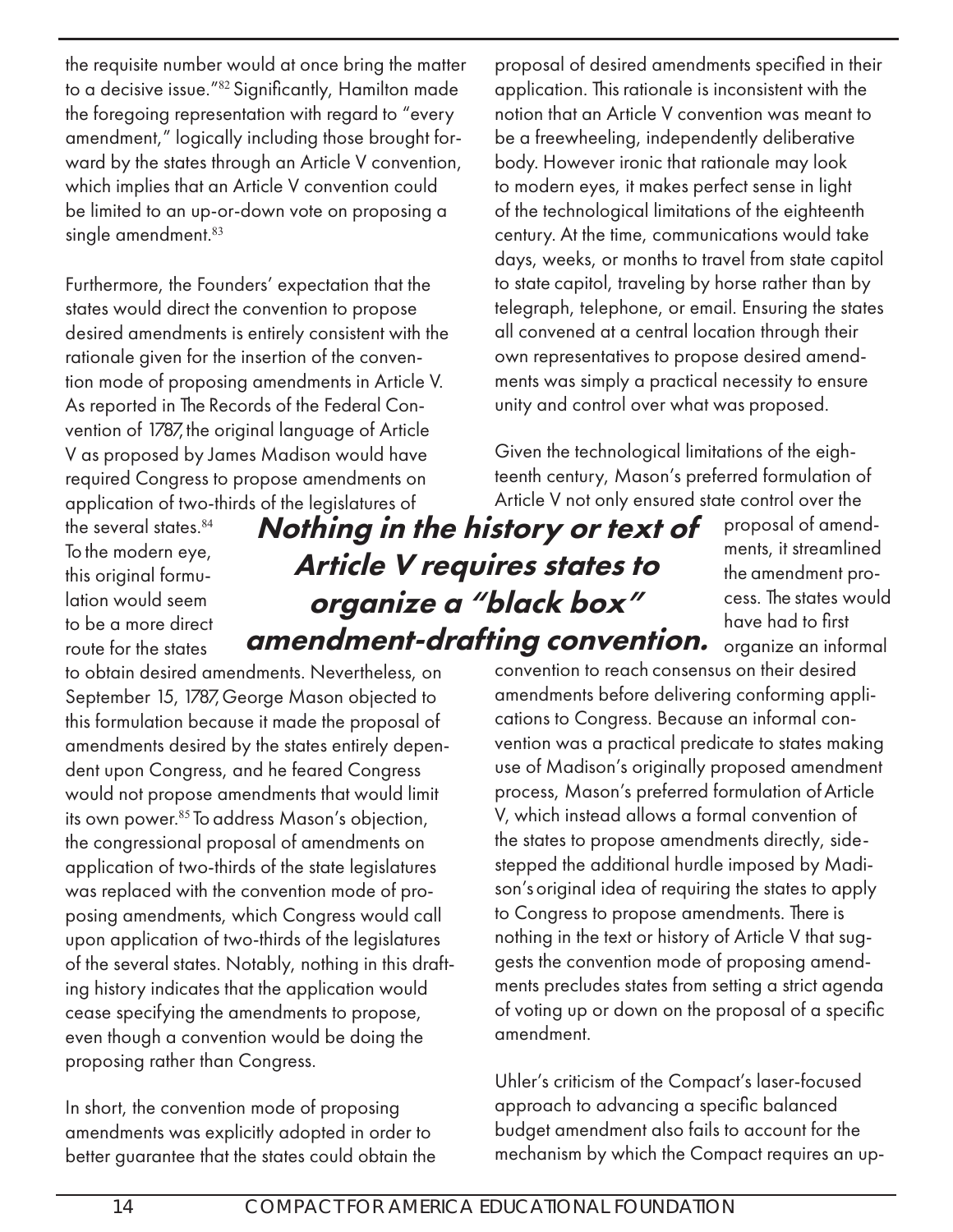or-down vote on the contemplated amendment. Although the application nested in the Compact sets the agenda, as is perfectly consistent with the meaning of "application" at the time of the founding era, it is the delegate instructions set out in the Compact that enforce the adoption of convention rules that limit the agenda to an up-or-down vote on the contemplated balanced budget amendment. As the first order of business, delegates are strictly instructed to adopt the Compact's contemplated convention rules, which require an upor-down vote on the contemplated amendment, or else they forfeit their authority in a variety of ways.<sup>86</sup>

This means the scope limitations of the Compact are enforced based on the agency principle that the delegates are the agents of the states that sent them. Thus, the extent of targeting in the Compact differs only in degree, not kind, from the custom and practice of more than a dozen interstate and inter-colonial conventions organized prior to ratification of the U.S. Constitution.

At the time, it was usual and customary for states to set the agenda for any such convention and to instruct their delegates specifically on what to advance and address at the convention.<sup>87</sup> Although Federalists and Anti-Federalists famously disputed whether the delegates to the Philadelphia Convention had stayed within the scope of their state-specified legal authority, nobody at the time argued that the delegates were legitimately free to exceed their authority and ignore their states' instructions.<sup>88</sup>

In other words, the debate over the legitimacy of the scope of proceedings at the Philadelphia Convention proves only that it was generally understood at the time of the founding that delegates to a convention had no lawful authority to do anything other than what they were told to do by their state principals. It was simply taken for granted during the founding era that delegates were "servants" of the states that sent them. Even if (for the sake of argument) the delegates

violated their lawful authority in the course of the Philadelphia Convention, that would not in any way legitimize their conduct or define the authority of delegates to an Article V convention. It is a complete non sequitur to argue that because the delegates violated their authority at the Philadelphia Convention, all future delegates at all future conventions under Article V have the right and authority to disregard their state authority.<sup>89</sup>

Under ordinary principles of agency law, states, as the "masters," naturally would have every right and power to circumscribe the authority of their delegates, as their "servants," as tightly as they wish. Consequently, the Compact's strict delegate instructions and limitations on delegate authority are entirely consistent with relevant law, custom, and practice.

Accordingly, the limited agenda contemplated by the Compact should win the day if for no other reason than that a supermajority of delegates from member states will form a quorum at the convention and do exactly what they are authorized and instructed to do – namely, vote to establish rules that restrict the convention to an up-or-down vote on the contemplated balanced budget amendment within 24 hours. If they do not, the Compact ensures they immediately lose all legal authority to act for their respective states and are automatically recalled.

This last point underscores the superiority of the Compact approach for advancing and ratifying a powerful balanced budget amendment. Without an agreement in advance among the states structuring the procedure and substance of an Article V convention, you have no idea what you are going to get, if anything, from the incredibly difficult process of organizing such a convention. With a compact, you have as much certainty in the process as politics can afford. But even more importantly, a compact provides a plausible vehicle for co-opting Congress before it can use its powerful political leverage to disrupt the movement, which is discussed below.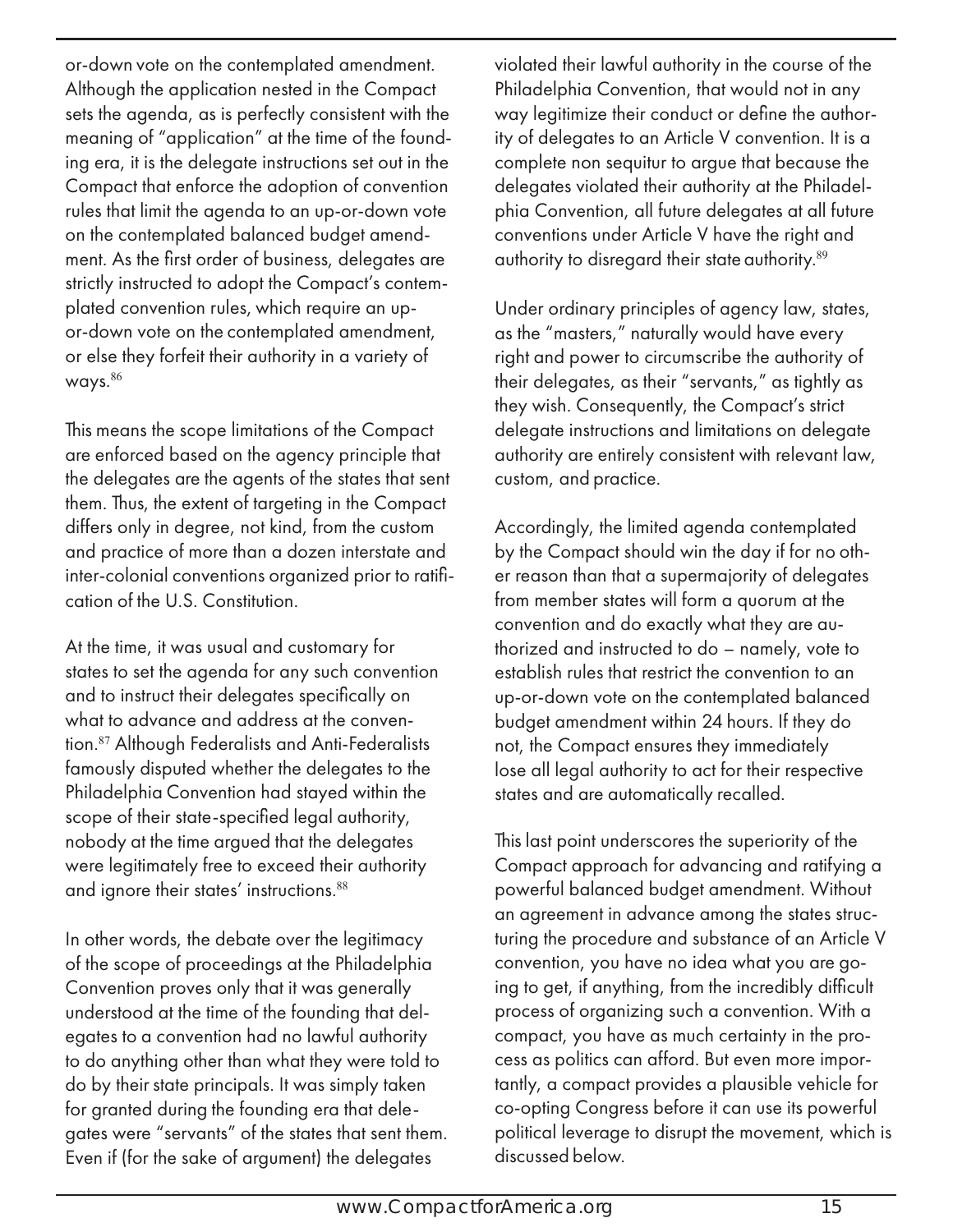#### Countering Congressional Leverage

As the Congressional Research Service recently noted, Congress has never regarded its role in Ar-

ticle V as purely ministerial.<sup>90</sup> Analyst Thomas Neale has observed that Congress "has traditionally asserted broad and substantive authority over the full

## Congress' significant leverage to gress, not the states, It is irresponsible to ignore derail or seize control over an Article V convention.

range of the Article V Convention's procedural and institutional aspects from start to finish."91 Congress repeatedly has introduced bills that purport to give it a substantial role in delegate selection, convention rules, and even setting or enforcing the convention agenda.92 All of these efforts are unconstitutional in view of the public understanding of the purpose of Article V discussed above, but they nevertheless pose a real and substantial political and litigation risk that Congress could assume control over any Article V convention.

The hurdle of requiring ratification from threefourths of the states is not a perfect defense against such an ultra vires "congressional convention," because just over 10 percent of constitutional amendments (for example, the 16th Amendment (income tax), 17th Amendment (popular election of senators), and 18th Amendment (Prohibition)) have been contrary to limited-government principles, and they were still ratified. Furthermore, even if Congress called a convention with no federal strings attached on the front end, there is no guarantee Congress would not set an impossibly short ratification sunset date for any proposal it disliked on the back end. In short, whether Fivers like it or not, Congress has significant leverage in the Article V amendment process. It is irresponsible to ignore this fact. Only a compact ensures that the states lead and Congress follows. By fully occupying all logistical spaces and then deliberately seeking to co-opt Congress at the states' time of choosing – using the platform of a compact commission to unite the states and enable them to parley institution-to-in-

stitution – the compact approach minimizes the risk that Congress will abuse its leverage. This, in turn, enables the compact effort to neutralize the principal political and litigation risk to the Article V

movement: the erroneous view that Concontrols convention logistics in significant ways.<sup>93</sup>

#### Conclusion: The Most Secure Process

Even if Congress took an uncharacteristic handsoff approach to the Article V convention process, a compact-organized Article V convention remains the superior approach for a balanced budget amendment.

The organization of a convention of indefinite duration populated by as-yet unidentified delegates governed by as-yet unidentified rules is as likely to produce deadlock or to generate something worthless as to engender something worthwhile. Even if an effective balanced budget amendment were proposed, the drafting-convention approach would require the subsequent step of ratification. And there is no guarantee that any amendment proposed by the convention would secure ratification from the requisite 38 states.

With the Compact for a Balanced Budget, by contrast, you know what you are going to get. The text of the contemplated balanced budget amendment is known in advance. The identities of convention delegates are known in advance. The convention agenda and rules are known in advance. The convention itself would be limited to 24 hours, ensuring the fiscal impact of the convention itself is minimal. The amendment would be ratified if approved by the convention, because the Compact pre-commits each member state to ratifying the contemplated amendment. Congress's willingness to call the convention in accordance with the Compact would be known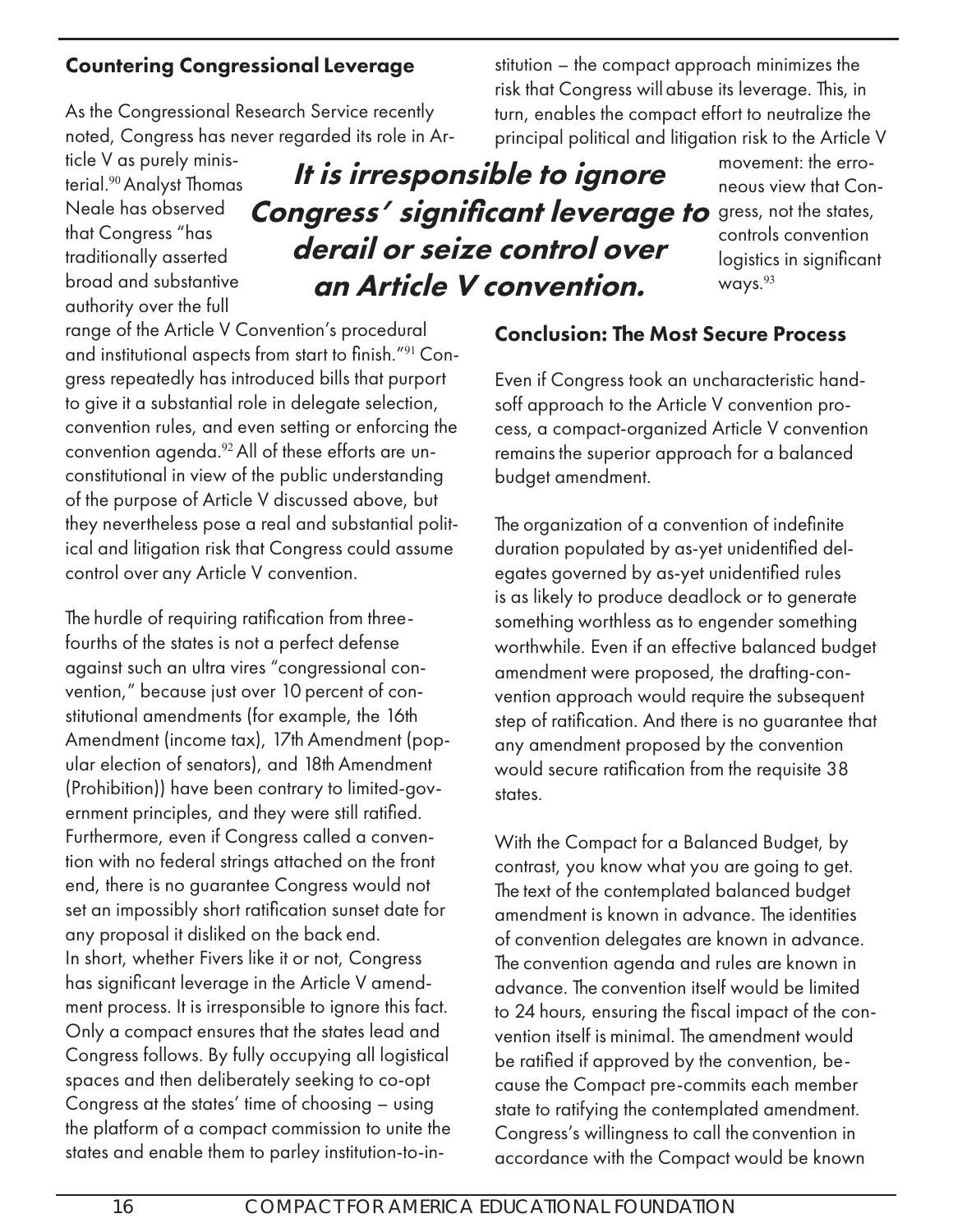in advance, because the introduction of the requisite congressional resolution could be sought whenever the political stars align. (The conditional enactments utilized in the resolution would allow the resolution to lie dormant if sought early, and later activate.)

The Compact's amendment payload would be worth the effort. Imposing a fixed constitutional debt limit, which requires a referendum of the states on any debt limit increase, would increase transparency and be far more likely to generate a balanced budget than the status quo of limitless debt spending.

With the Compact's balanced budget amendment in place, Washington would no longer

by each state, and everything Congress does in a single resolution passed once. This greatly simplifies the cumbersome amendment process outlined in Article V of the Constitution, which would otherwise take more than a hundred legislative actions – a process that no one, not even Ronald Reagan or Milton Friedman, has ever successfully navigated to its conclusion despite decades of trying.

Not only is the Compact's payload worth the effort, the Compact approach is clearly a superior Article V vehicle for advancing and ratifying a balanced budget amendment.

It is time for Fivers to upgrade.



board of directors charged with keeping an eye on our wayward federal CEO and staff. Debt would become scarce. Priorities would have to be set. Sustainable federal programs would have to become the norm. A broad national consensus – not midnight-hour panic – would have to support any further increases in the national debt.

Before this crucial reform can become a reality, 34 more states (at print) must join the Compact (to reach the ratification threshold of three-fourths of the states) and simple majorities of Congress must approve it. This can be done in as few as 12 months, because the Compact for a Balanced Budget consolidates everything states do in the constitutional amendment process into a single agreement among the states that is enacted once

# # #

Nick Dranias is President & Executive Director within the Office of the President of Compact for America Educational Foundation, Inc., which is serving as Compact Administrator for the Compact for a Balanced Budget Commission. He is also a research fellow and policy advisor with the Heartland Institute. Dranias previously led the Goldwater Institute's successful challenge to Arizona's system of government campaign financing to the U.S. Supreme Court.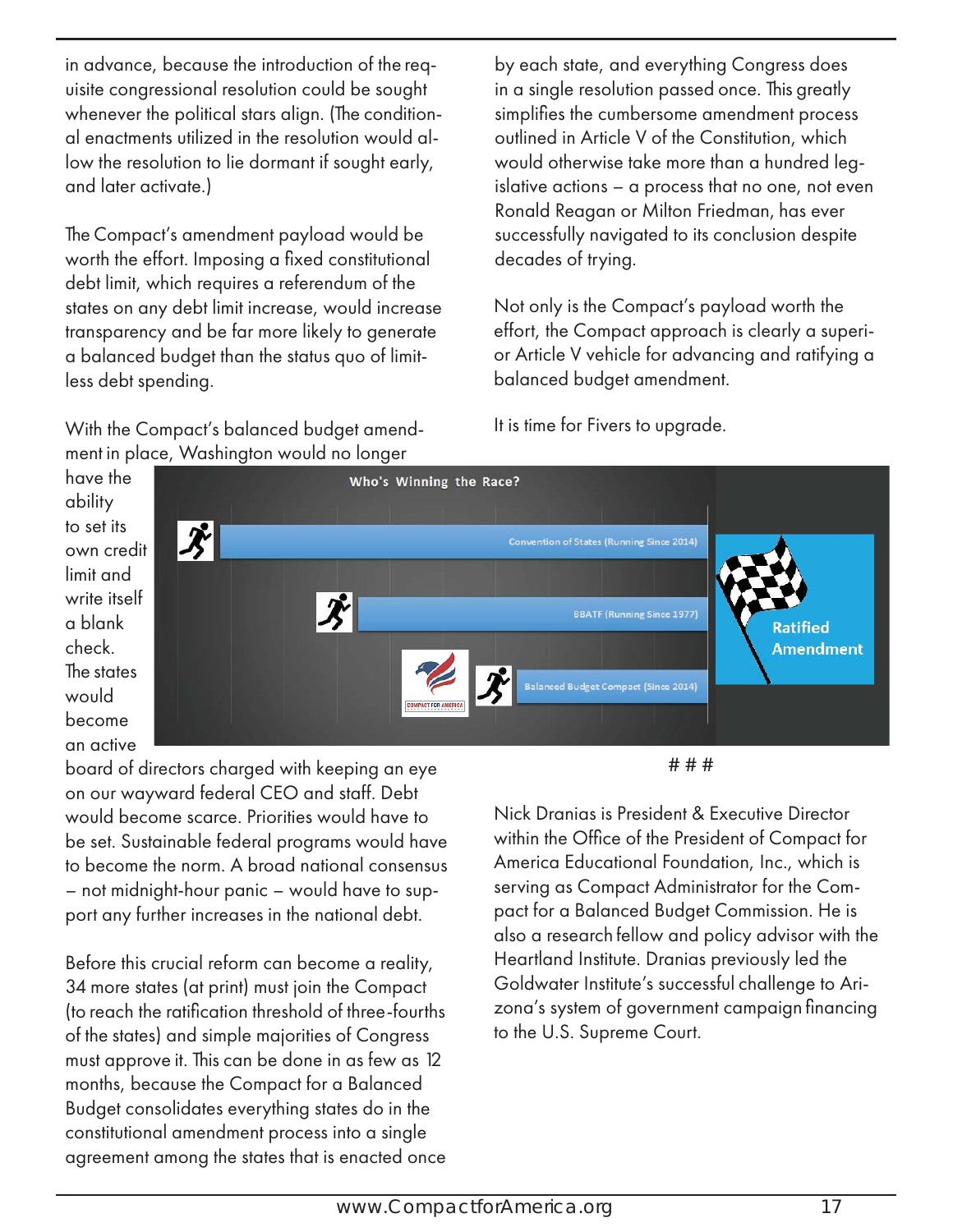#### Endnotes

- 1. Treasury Direct, The Debt to the Penny and Who Holds It, www.treasurydirect.gov/NP/debt/ current.
- 2. Whet Moser, "Remember When Barack Obama Voted Against Raising the Debt Limit?" Chicago Magazine, July 14, 2011, www.chicagomag. com/ Chicago-Magazine/The-312/July-2011/ Remember-When-Barack-Obama-Voted-Against-Raisingthe-Debt-Limit/.
- 3. U.S. National Debt and Deficit History, Chart 4.02, www.usgovernmentdebt.us/debt\_deficit\_ history.
- 4. U.S. Debt Clock, www.usdebtclock.org/.
- 5. Laurence J. Kotlikoff, Assessing Fiscal Sustainability, Mercatus Institute, George Mason University, December 12, 2013, p. 4, mercatus. org/sites/default/files/Kotlikoff\_FiscalSustainability\_v2.pdf.
- 6. Enactment History of HB794, www.legis. ga.gov/ legislation/en-US/Display/20132014/ HB/794.
- 7. Enactment History of HB284, www.legis. state. ak.us/basis/get\_bill.asp?bill=HB%20 284&session=28.
- 8. Mississippi State Senate Bill 2389, available at https://legiscan.com/MS/bill/ SB2389/2015.
- 9. North Dakota State House Bill 1138, available at https://legiscan.com/ND/text/1138/2015.
- 10. Although the effective date of Alaska's HB284 is July 21, 2014, the contractually binding nature of Alaska's adoption of the compact proposed by HB794 is not tethered to that effective date. Georgia's HB794 has been effective since it was signed on April 12, 2014. By its terms, HB794 becomes contractually binding on Georgia immediately upon enactment of counterpart legislation by another state and Georgia's receipt of seasonable notice. The relevant language of the compact (Article III, section 2) provides, "in addition to having the force of law in each Member State upon its respective effective date, this Compact and each of its Articles shall also be construed as contractually binding each Member State when: (a) at least one other State has likewise become a Member State by enacting substantively identical legislation adopting and agreeing to be bound by this Compact; and (b) notice of such State's Member State status is or has been seasonably received by the Compact Administrator, if any, or otherwise by the chief executive officer of each other Member State." HB794, www.legis.

ga.gov/ Legislation/ 20132014/144709.pdf. In essence, Georgia invited acceptance of its offer to compact through performance without specifying a deadline for acceptance. As a result, under ordinary contractual principles, upon Alaska's part performance of the terms of acceptance (enactment of HB284), Georgia became contractually obligated thereafter to keep its offer open for a reasonable period of time – and certainly that time will not expire before the effective date of Alaska's legislation. RESTATEMENT (SECOND) OF CONTRACTS, §§ 41, 45 (1981). Therefore, by enacting the counterpart compact legislation HB284 and giving seasonable notice, the State of Alaska has performed the terms of acceptance proposed by HB794 and the Compact has been formed, although its various provisions will not have the force of law in Alaska until July 21, 2014. Oklahoma v. New Mexico, 501 U.S. 221, 236 (1991) (holding contractual principles, as well as statutory interpretive principles, govern the interpretation of a compact).

- 11. House Concurrent Resolution 26, available at http://media.wix.com/ugd/ e48202\_271be6dfd84b4a8ea3beb144fb-9f844e.pdf.
- 12. Minutes from Compact for a Balanced Budget Commission organizational meeting, available at http://media.wix.com/ugd/ e48202\_b04db59f0b6a4ebc8b9139027de14d4e.pdf.
- 13. Executive Order of Governor Nathan Deal, available at http://media.wix.com/ugd/ e48202\_1c07f88163a1447b93c314f3fbb7631e. pdf.
- 14. Letter of Appointment from Governor Sean Parnell, available at http://media.wix.com/ ugd/ e48202\_f3a4bfee0e514bb09e0b-9f003ae0974c. pdf
- 15. See Official Website of the Compact for a Balanced Budget Commission, http://www. balancedbudgetcompact.org.
- 16. See Compact for America Educational Foundation, Frequently Asked Questions, http://www. compactforamerica.org/#!faq/xv6u2 (question 2).
- 17. Model Balanced Budget Amendment, http://media.wix.com/ugd/ e48202\_0468889115a94eeda2b0a9104f8989e6.pdf (section 1).
- 18. Ibid. (section 2).
- 19. It is important to underscore that there is no constitutional debt ceiling right now. The Constitution, as-is, provides for unlimited borrowing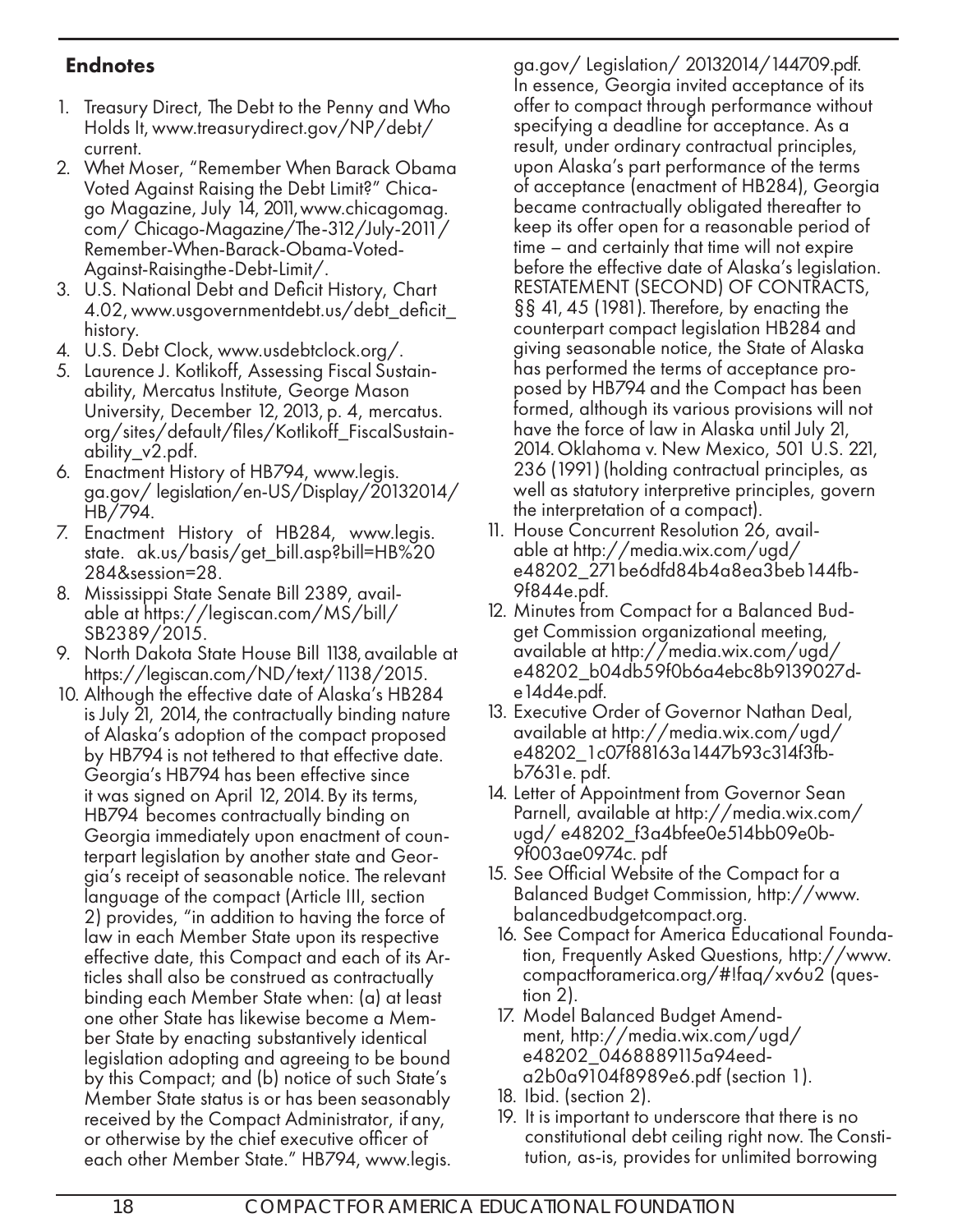power. On what otherwise would be totally unlimited borrowing authority for the federal government, the balanced budget amendment would impose a limit of 105 percent of outstanding debt on ratification. This would be a constitutional debt limit, not an increase in debt authority. The definition of debt utilized in the proposed balanced budget amendment is deliberately narrow. It is designed to encompass only full faith and credit borrowing so that spending ("total outlays") is restricted to proceeds from taxes, fees and full faith and credit borrowing ("total receipts" + authorized debt).

- 20. Supra note 17 (section 6).
- 
- 22. It is important to emphasize the mechanics of the spending limit. The limit on total expenditures would be fixed at all points in time based on available cash from taxes (or the equivalent) and approved borrowing. If fiscal gaming tactics – such as no-recourse borrowing, trust-fund raiding, salelease-back schemes, and money-printing – were attempted, the resulting proceeds would not count as receipts not serve to increase the spending limit. This would neutralize any incentive to engage in such gaming tactics.
- 23. Supra note 17 (section 4).
- 
- 25. Ibid.
- 26. Ibid. (section 5).
- 27. Without the proposed amendment, Congress could levy both end-user sales taxes and value-added taxes (VATs) as a type of excise tax or impost, with only simple majorities in both houses, perhaps even as an additional tax on top of the current income tax. The proposed amendment would prevent this, providing a restriction on congressional taxing power that does not currently exist. The amendment would require any new national sales tax to "completely replace all existing income taxes" if it were to be approved with simple majorities of Congress. This would be a one-time occurrence, because once all existing income taxes were completely replaced by a new end-user sales tax, the provision could not be invoked again. Instead, any new or increased sales tax would thereafter have to secure two-thirds approval of the whole number of each house of Congress.
- 28. Supra note 17 (section 3).
- 
- 
- 
- 21. Ibid.
- affecting the expenditure limits, and thus would
- 
- 24. Ibid.
- 
- 
- 
- 29. Ibid. 30. Ibid.
- 31. Ibid. (section 4).
- 32. George Will, "Amend the Constitution to Control Federal Spending," Washington Post, April 9, 2014, www.washingtonpost.com/opinions/ george-willamend-the-constitution-to-control-federal-spending/2014/04/09/ 00fa7df6-bf3c-11e3-bcecb71ee10e9bc3\_story.html.
- 33. Model Compact Legislation, http://media. wix.com/ugd/e48202\_fba42b6664504c-488cebb2513632a510.docx?dn=Compact%20for%20a%20Balanced%20Budget%20-%20leg%20counsel%20drafting%20 version.docx.
- 34. Compact Legislation of the State of Georgia, www.legis.ga.gov/Legislation/20132014/144709.pdf.
- 35. Model Congressional Resolution, http://goldwaterinstitute.org/sites/default/files/ CFA%20 -%20Text%20-%20Cong%20Omnibus%20Resolution%20Final%282%29.pdf.
- 36. Supra note 33 (Article V, section 3).
- 37. Supra note 33 (Article IX, section 2).
- 38. Model Congressional Resolution, supra note 35, Title I, section 103.
- 39. Ibid., Title II, section 202.
- 40. Supra note 33 (Article VI).
- 41. Ibid., Article VII.
- 42. Ibid., Article VI, section 9.
- 43. Ibid., Article VI, section 10.
- 44. Ibid., Article VIII, section 3.
- 45. McLaughlin & Associates, National Survey – Executive Summary, January 14, 2013, http://media.wix.com/ugd/e48202\_ d2d89036b8934669b8dc6d37578b2719.pdf.
- 46. See, e.g., Omnibus Low–Level Radioactive Waste Interstate Compact Consent Act, Pub. L. 99240, Title II, 99 Stat. 1842, 1859 (1986), available at www.gpo.gov/fdsys/pkg/ STATUTE-99/pdf/ STATUTE-99-Pg1842.pdf; Northeast Interstate Dairy Compact, 7 U.S.C. § 7256 (1996).
- 47. See, e.g., Compact of Free Association Act of 1985, Pub. L. 99-239, Title II, 99 Stat. 1770, 1800, available at www.gpo.gov/fdsys/ pkg/STATUTE-99/pdf/STATUTE-99-Pg1770. pdf; Jennings Randolph Lake Project Compact authorized, W. Va. Code, § 29-1J-1 (1994); Interstate Compact on Licensure of Participants in Live Racing with Parimutuel Wagering, Ky. Rev. Stat. § 230.3751 (2001); Interstate Compact on Juveniles, Wyo. Stat. § 14-6102 (1977).
- 48. See, e.g., Marshall Field & Co. v. Clark, 143 U.S. 649 (1892); Opinion of the Justices, 287 Ala. 326 (1971); Thalheimer v. Board of Super-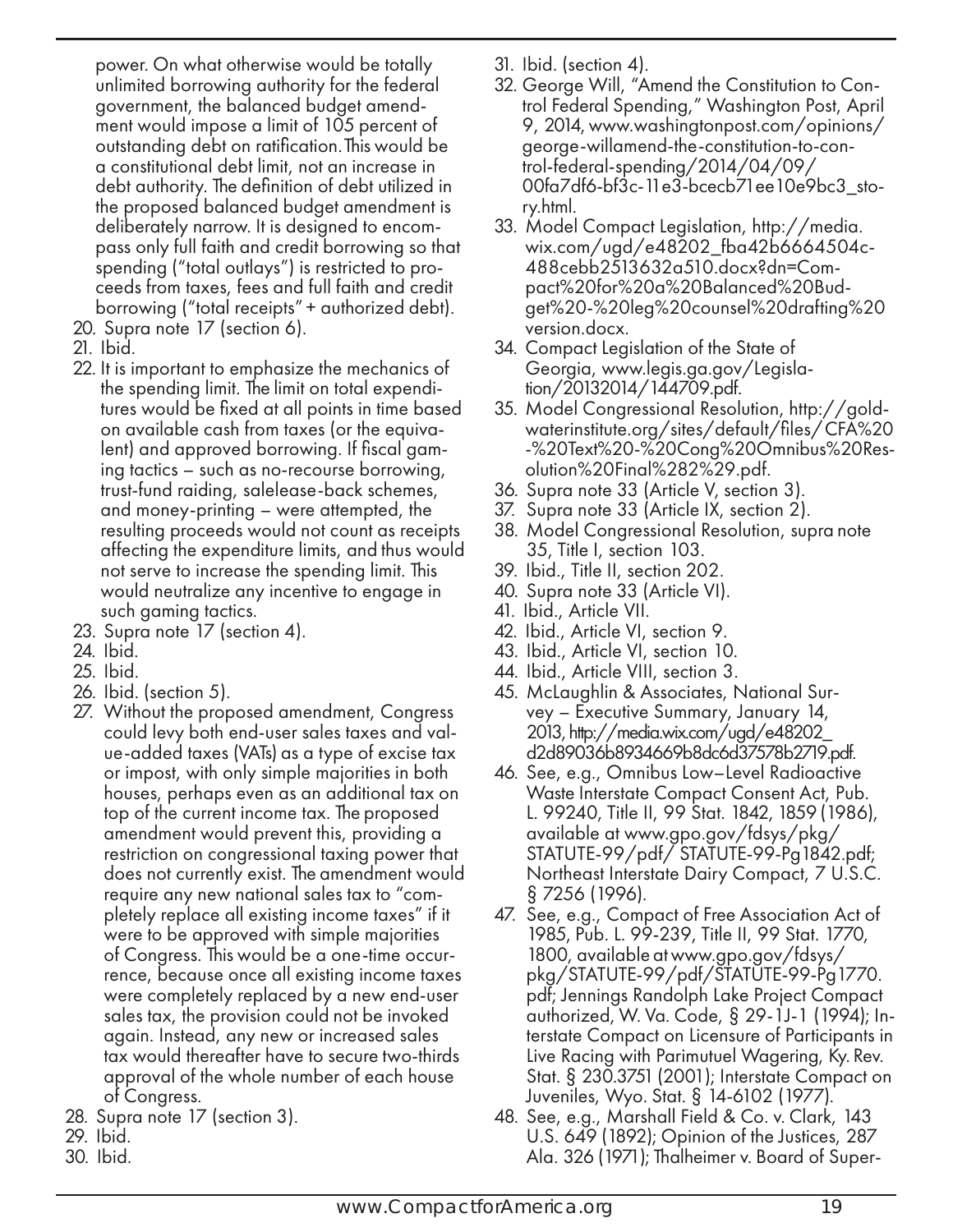visors of Maricopa County, 11 Ariz. 430, 94 P. 1129 (Ariz. Terr. 1908); Thomas v. Trice, 145 Ark. 143 (1920); Busch v. Turner, 26 Cal. 2d 817 (1945); People ex rel. Moore v. Perkins, 56 Colo. 17 (1913); Pratt v. Allen, 13 Conn. 119 (1839); Rice v. Foster, 4 Harr. 479 (De. 1847); Opinion to the Governor, 239 So. 2d 1 (Fla. 1970); Henson v. Georgia Industrial Realty Co., 220 Ga. 857 (1965); Gillesby v. Board of Commissioners of Canyon County, 17 Idaho 586 (1910); Wirtz v. Quinn, 953 N.E.2d 899 (Ill. 2011); Lafayette, M&BR Co. v. Geiger, 34 Ind. 185 (1870); Colton v. Branstad, 372 N.W. 2d 184 (Iowa 1985); Phoenix Ins. Co. of N.Y. v. Welch, 29 Kan. 672 (1883); Walton v. Carter, 337 S.W. 2d 674 (Ky. 1960); City of Alexandria v. Alexandria Fire Fighters Ass'n, Local No. 540, 220 La. 754 (1954); Smigiel v. Franchot, 410 Md. 302 (2009); Howes Bros. Co. v. Mass. Unemployment Compensation Commission, 296 Mass. 275 (1936); Council of Orgs. & Ors. For Educ. About Parochiaid, Inc. v. Governor, 455 Mich. 557 (1997); State v. Cooley, 65 Minn. 406 (1896); Schuller v. Bordeaux, 64 Miss. 59 (1886); In re O'Brien, 29 Mont. 530 (1904); Akin v. Director of Revenue, 934 S.W.2d 295 (Mo. 1996); State v. Second Judicial Dist. Ct. in & for Churchill County, 30 Nev. 225 (1908); State v. Liedtke, 9 Neb. 490 (1880); State ex rel. Pearson, 61 N.H. 264 (1881); In re Thaxton, 78 N.M. 668 (1968); People v. Fire Ass'n of Philadelphia, 92 N.Y. 311 (1883); Fullam v. Brock, 271 N.C. 145 (1967); Enderson v. Hildenbrand, 52 N.D. 533 (1925); Gordon v. State, 23 N.E. 63 (Ohio 1889); State ex rel. Murray v. Carter, 167 Okla. 473 (1934); Hazell v. Brown, 242 P.3d 743 (Or. App. 2010); Appeal of Locke, 72 Pa. 491 (1873); Joytime Distributors & Amusement Co. v. State, 338 S.C. 634 (1999); Clark v. State ex rel. Bobo, 113 S.W.2d 374 (Tenn. 1938); State Highway Dept. v. Gorham, 139 Tex. 361 (1942); Bull v. Reed, 54 Va. 78 (1855); State v. Baldwin, 140 Vt. 501(1981); State ex rel. Zilisch v. Auer, 197 Wis. 284 (1928); Brower v. State, 137 Wash. 2d 44 (1998); Le Page v. Bailey, 114 W. Va. 25 (1933).

- 49. See, e.g., State v. Dumler, 559 P.2d 798 (Kan. 1977); Bracey Advertising Co. v. North Carolina Dept. of Transportation, 241 S.E.2d 146 (N.C. Ct. App. 1978).
- 50. Helmsley v. Borough of Ft. Lee, 394 A.2d 65, 82 (N.J. 1978). Of course, this robust general rule is not without exception. In a case of first impression, the Missouri Supreme Court recent-

ly rejected the use of contingent effective dates where a legislative act was made contingent on the passage of another act on a "completely different matter" because doing so violated a state constitutional single-subject rule. Missouri Roundtable for Life, Inc. v. State, 396 S.W.3d 348 (Mo. 2013). The Compact's contingent effective dates, however, do not pose a single-subject rule violation. The contingencies are subject to the passage of legislation that obviously relates to the same purpose as the Compact; specifically, the passage of substantially identical compact language in other states and the congressional components of the Article V process the Compact invokes. Thus, the contingent effective dates in the Compact are exactly like the contingency upheld in Akin v. Dir. of Revenue, 934 S.W.2d 295, 299 (Mo. 1996), in which the Missouri Supreme Court ruled the "legislature may constitutionally condition a law to take effect upon the happening of a future event."

- 51. Helmsley, 394 A.2d at 83.
- 52. Jonathan Elliot, The Debates in the Several State Conventions of the Adoption of the Federal Constitution, vol. 3, pp. 101–2 (Virginia) (1827), available at files.libertyfund.org/ files/1907/1314.03\_Bk.pdf.
- 53. Federalist No. 43 in The Federalist (The Gideon Edition), edited with an Introduction, Reader's Guide, Constitutional Cross-reference, Index, and Glossary by George W. Carey and James McClellan (Indianapolis: Liberty Fund, 2001), available at oll.libertyfund.org/?option=com\_ staticxt& staticfile=show.php%3Ftitle=788&cha pter=108643&layout=html&Itemid=27.
- 54. "Reply to George Mason's Objections to the Constitution," New Jersey Journal, December 19, 26, 1788, in The Documentary History of the Ratification of the Constitution, Digital Edition, edited by John P. Kaminski, Gaspare J. Saladino, Richard Leffler, Charles H. Schoenleber, and Margaret A. Hogan (Charlottesville: University of Virginia Press, 2009), available at history.wisc.edu/csac/documentary\_ resources/ratification/attachments/ nj%20a%20 reply%20to%20george%20mason.pdf.
- 55. "Letters of a Citizen of New Haven," in Friends of the Constitution: Writings of the "Other" Federalists, 1787–1788, edited by Colleen A. Sheehan and Gary L. McDowell (Indianapolis: Liberty Fund, 1998), p. 271, available at files. libertyfund.org/ files/2069/Sheehan\_0118\_ Bk.pdf.
- 56. Federalist No. 85 in The Federalist, supra note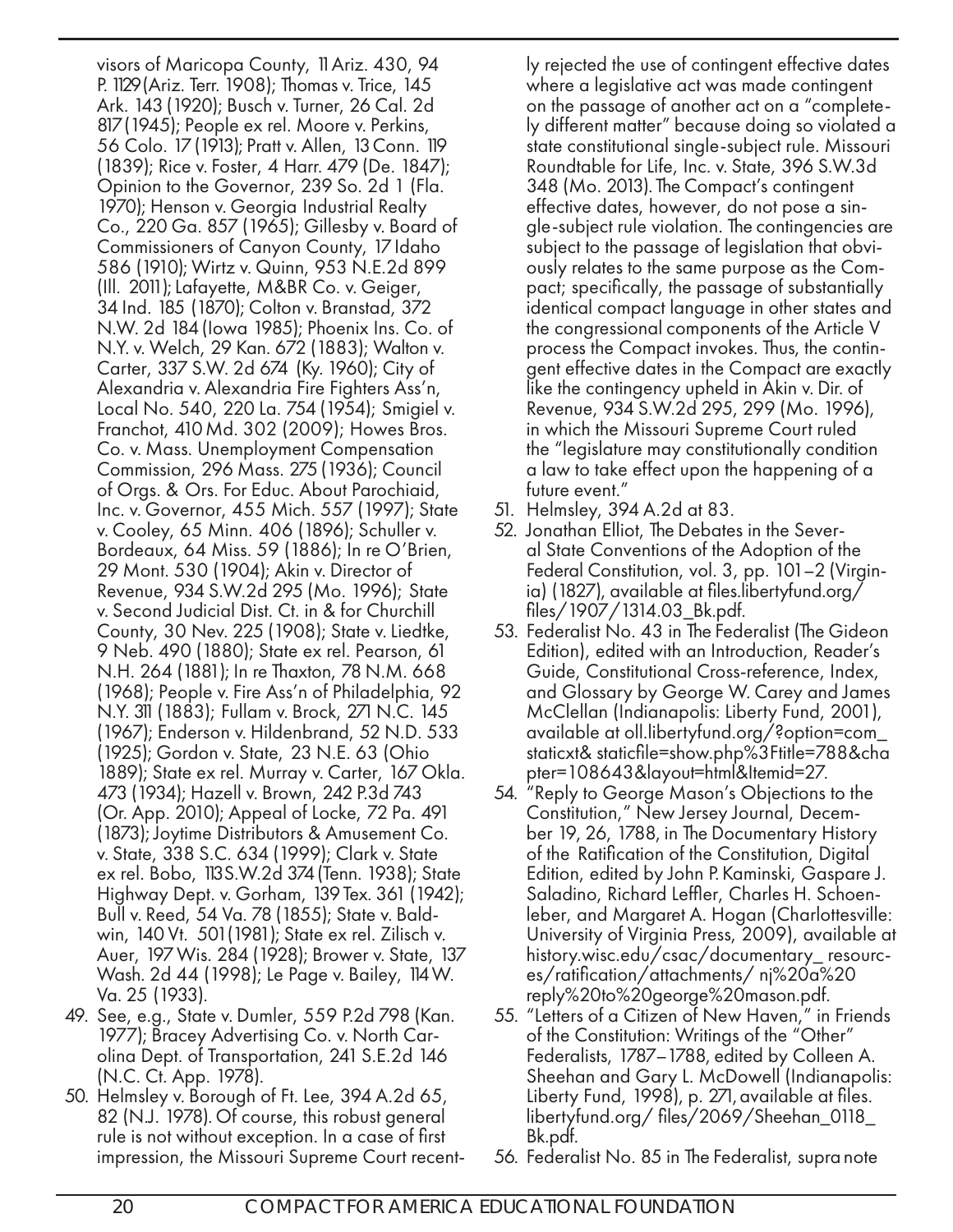47.

- 57. Cuyler v. Adams, 449 U.S. 433, 441 (1981); Wharton v. Wise, 153 U.S. 155 (1894); Virginia v. Tennessee, 148 U.S. 503, 521 (1893); Green v. Biddle, 21 U.S. 1, 39-40 (1823).
- 58. Cuyler, 449 U.S. at 440; U.S. Steel v. Multistate Tax Commission, 434 U.S. 452, 459 (1978); the decision stated congressional consent is required only for an interstate compact that would enhance "states power quoad [relative to] the federal government").
- 59. Supra note 9, Article VI, section 4, Article VIII, section 1.
- 60. U.S. Steel, 434 U.S. at 479 n. 33.
- 61. Federalist No. 43 in The Federalist, supra note 47.
- 62. The Writings of George Washington, collected and edited by Worthington Chauncey Ford, Vol. XI (1785–1790) (New York and London: G.P. Putnam's Sons, 1890) , p. 249, available at files.libertyfund. org/files/2415/Washington\_1450-11\_Bk.pdf.
- 63. Jonathan Elliot, The Debates in the Several State Conventions of the Adoption of the Federal Constitution, vol. 3 (Virginia) (1827), p. 102, available at files.libertyfund.org/ files/1907/1314.03\_Bk.pdf.
- 64. Federalist No. 85 in The Federalist, supra note 47.
- 65. See, e.g., Journals of the Continental Congress, Proceedings, vol. VI (June 1780) (application from New Hampshire), p. 189; id. at 331 (October 1780) (application from New York), available at https://play.google.com/store/ books/details?id=QmgFAAAAQAAJ&rdid= book-QmgFAAAAQAAJ&rdot=1.
- 66. Ibid.
- 67. Robert Natelson, "Amending the Constitution by Convention: A Complete View of the Founders' Plan," Goldwater Institute Policy Report No. 241, September 16, 2010, pp. 15–18.
- 68. The Writings of James Madison, comprising his Public Papers and his Private Correspondence, including his numerous letters and documents now for the first time printed, Vol. 6, edited by Gaillard Hunt (New York: G.P. Putnam's Sons, 1900) , pp. 403–4, available at files. libertyfund.org/files/1941/ 1356.06\_Bk.pdf.
- 69. U.S. Const., art. I, sec. 7 (cl. 2).
- 70. Hollingsworth v. Virginia, 3 U.S. 378 (1798); Consumer Energy Council of Am. v. FERC, 673 F.2d 425, 460 (D.C. Cir. 1982); Special Constitutional Convention Study Committee, American Bar Association, Amendment of the Constitution by the Convention Method under

Article V 25 (1974).

- 71. U.S. Const., art. I, sec. 5 (cl. 2).
- 72. Ins v. Chadha, 462 U.S. 919, 951 (1983); Myers v. United States, 272 U.S. 52, 123 (1926).
- 73. See, e.g., New Jersey v. New York, 523 U.S. 767, 811 (1988) (holding that congressional approval "transforms an interstate compact within [the Compact Clause] into a law of the United States"); Bryant v. Yellen, 447 U.S. 352, 369 (1980); McKenna v. Washington Metropolitan Area Transit Authority, 829 F.2d 186 (D.C. Cir. 1987).
- 74. See, e.g., Poole v. Fleeger's Lessee, 36 U.S. 185, 1837 Westlaw 3559, \*24 (1837) (Baldwin, J., concurring) ("The effect of such consent is, that thenceforth, the compact has the same force as if it had been made between states who are not confederated ... or as if there had been no restraining provision in the constitution. Its validity does not depend on any recognition or admission in or by the constitution, that states may make such compacts with the consent of congress; the power existed in the states, in the plenitude of their sovereignty, by original inherent right; they imposed a single restraint upon it, but did not make any surrender of their right, or consent to impair it to any greater extent. Like all other powers not granted to the United States, or prohibited to the states, by the constitution, it is reserved to them, subject only to such restraints as it imposes, leaving its exercise free and unlimited in all other respects, without any auxiliary by any implied recognition or admission of the existence of the general power, consequent upon the particular limitation").
- 75. Lew Uhler, "Discipline of the Federal FISC Article V," Human Events, April 29, 2014, www.humanevents.com/2014/04/29/discipline-of-the-federal-fisc-article-v/.
- 76. 25 CR 2111 (HCR51 (MS 1979)).
- 77. See, e.g., HJR548 (TN 2014); SJR5 (OH 2013); 125 CR 3007 (R5 (NC 1979)); 125 CR 2112 (SJR (NM 1979)); 126 CR 1104 (SJR8 (NV 1980)); SR371 (GA 2014); 125 CR 9188 (SJR1 (IN 1979));125 CR 2110 (SCR1661 (KS 1979)); SJR4 (MD 1977); SJRV (MI 2013).
- 78. See, e.g., 129 CR 20352 (SCR3 (MO 1983));125 CR 15227 (SJR1 (IA 1979)).
- 79. See, e.g., 125 CR 2112 (LR106 (NB 1979)); 125 CR 2113 (R236 (PA 1979)); 125 CR 5223 (HCR31 (TX 1979)).
- 80. Michael B. Rappaport, "The Constitutionality of a Limited Convention: An Originalist Analysis," Constitutional Commentary, Vol. 81 (2012), p. 53; Mike Stern, "Reopening the Constitutional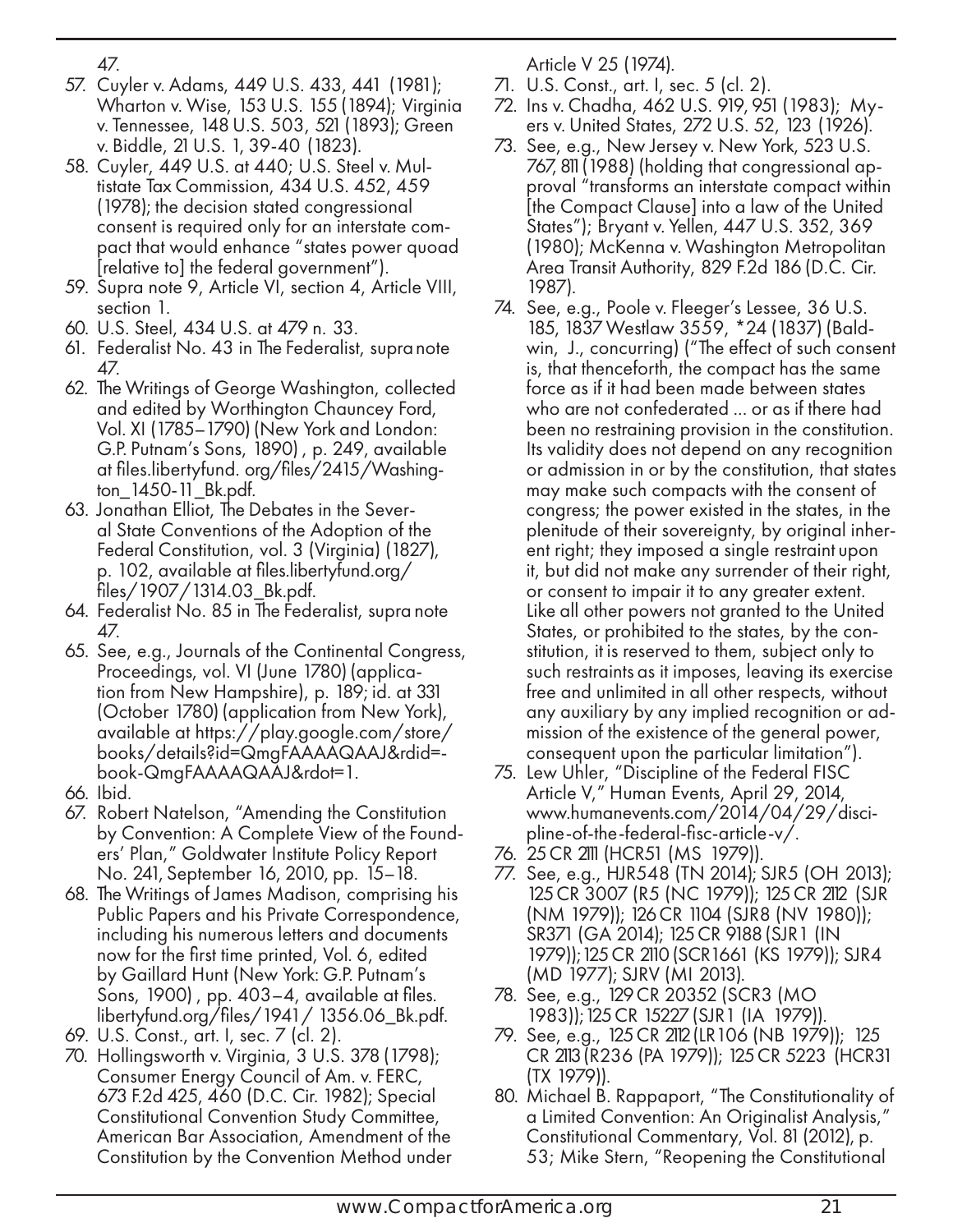Road to Reform: Toward a Safeguarded Article V Convention," Tennessee Law Review 765 (Spring 2011), p. 78.

- 81. A similar conclusion has been reached by numerous experts. See, e.g., Michael Rappaport, ibid.; Mike Stern, ibid.; "Note, The Other Way to Amend the Constitution: The Article V Constitutional Convention Amendment Process," Harvard Journal of Law and Public Policy 30 (2007), pp. 1005, 1022.
- 82. Federalist No. 85 in The Federalist, supra note 47.
- 83. The foregoing analysis is not cast into doubt by any modern case striking down state laws or ballot initiatives seeking to compel the proposal of constitutional amendments or Article V applications by congressional candidates or legislative representatives. See, e.g., Miller v. Moore, 169 F.3d 1119 (8th Cir. 1999); Barker v. Hazeltine, 3 F.Supp.2d 1088 (D.S.D. 1998); League of Women Voters of Me. v. Gwadosky, 966 F. Supp. 52 (D.Me. 1997); Bramberg v. Jones, 20 Cal.4th 1045, 86 Cal.Rptr.2d 319, 978 P.2d 1240 (1999); Morrissey v. State, 951 P.2d 911 (Colo. 1998); Simpson v. Cenarrusa, 130 Idaho 609, 944 P.2d 1372 (1997); Donovan v. Priest, 326 Ark. 353, 931 S.W.2d 119 (1996); In re Initiative Petition No. 364, 930 P.2d 186 (Okla. 1996). The Compact does not compel anyone or anything to propose any amendment, nor does it place any power conferred by Article V to a designated body in the hands of anyone or anything that is not designated to exercise such power.
- 84. The Records of the Federal Convention of 1787, Vol. 2, edited by Max Farrand (New Haven: Yale University Press, 1911), pp. 629–30, available at files.libertyfund.org/files/1786/0544- 02\_Bk.pdf.
- 85. Ibid.
- 86. The Compact's limitations on delegate authority and instructions are enforced by automatic forfeiture of the appointment of all delegates for that member state if any delegate violates such limitations and instructions (see supra note 9, Article VI, section 10). Second, the legislature of the respective member state also could immediately recall and replace the runaway delegate (sections 3 and 4). Third, if such behavior were disorderly, in addition to all other standard means of maintaining order and enforcing the rules furnished under Robert's Rules of Order and the American Institute of Parliamentarians Standard Code of Parliamentary Procedure, the chair of the Con-

vention could suspend proceedings and the Commission could relocate the Convention as needed to resume proceedings with a quorum of states participating (supra note 9, Article VII, Sections 2, 7 and 8). Fourth, a declaratory judgment ruling all actions of the runaway delegate "void ab initio" and an injunction or temporary restraining order forcing the delegate to cease participation and to return to his or her state capitol would be another option because attorneys general of each member state are required to seek injunctions to enforce the provisions of the Compact (compare supra note 9, Article X, section 3, with Articles VI, sections 6, 7, 10). These delegate-specific direct enforcement mechanisms are in addition to the following backstop "kill-switches" (which every member state attorney general also must enforce): (1) the prohibition on member states participating in the convention unless the Compact rules are adopted as the first order of business (supra note 9, Article VIII, section 1(b)); (2) the prohibition on transmission of any amendment proposal from the convention other than the contemplated amendment (Article VII, section 9); (3) the nullification of any convention proposal other than the contemplated amendment (compare Article VIII, section 2(a), with Articles VI, sections 6, 7, 10, and Article VII, section 2); and (4) the disapproval of ratification of any amendment by all member states other than the contemplated amendment (Article VIII, section 3).

- 87. See, inter alia, Robert Natelson, supra note 67.
- 88. See, e.g., Federalist No. 40, in The Federalist, supra note 53.
- 89. The truth is that the delegates to the Philadelphia Convention stayed well within the scope of their authority. Translated with the usage of the times, the legal instruments organizing the Philadelphia Convention essentially declared, "The convention is being organized for the 'sole' purpose of considering a total rewrite of the Articles of Confederation with such alterations and new provisions as might establish a firm national government and make it adequate to governance." It does not take a legal genius to fit the proposal of the Constitution within the scope of such authority. The breadth of the foregoing authority is evident from the fact that the congressional resolution for the Philadelphia Convention contemplated a broad purpose for the meeting – to establish "in these states a firm national government ... [and] render the federal Constitution ade-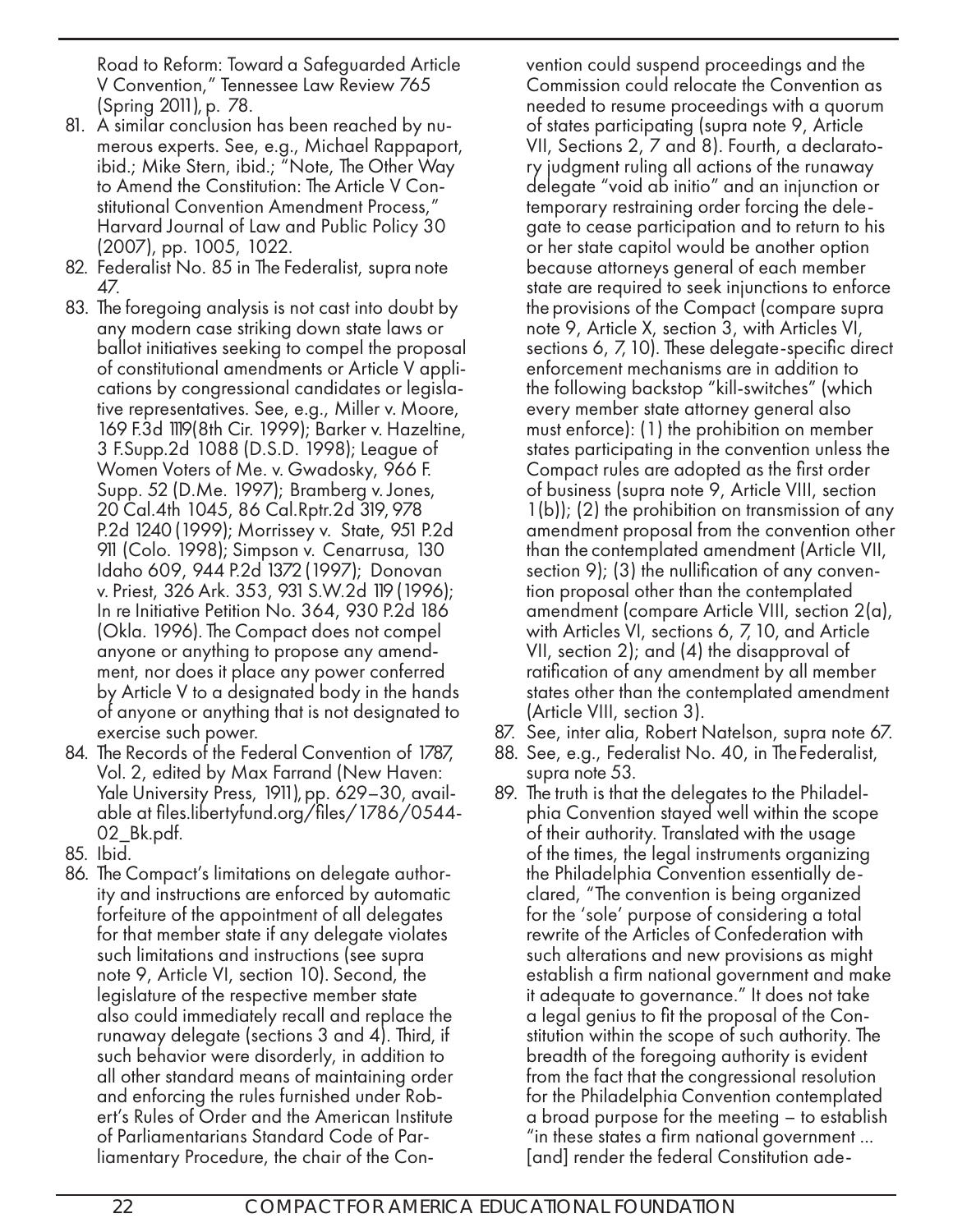quate to the exigencies of Government and the preservation of the Union" (Resolution of Feb. 21, 1787, 32 J. Continental Cong. 1774–1789 (edited by Roscoe R. Hill, reprint ed. 1968), p. 74. It also contemplated "revising" the Articles with "alterations and provisions." Id. Equally broad language was reflected in the state-issued credentials of nearly all delegates to the convention (with New Jersey's delegates being an arguable exception). (Records of the Federal Convention of 1787, edited by M. Farrand, 1911, pp. 706–36. Contemporaneous legal usage indicates the word "revision" had a broader meaning than "amendment" and indicated the possibility of a total or substantial rewrite of an original document. See, e.g., Cases of Judges of Court of Appeals, 1788 Va. LEXIS 3, \*27 (1788) (using "revisal" to describe total rewrite of state laws); Respublica v. Dallas, 1801 Pa. LEXIS 56, \*\*18 (Pa. 1801) (referring to a committee creating a new state constitution as charged with "revising" the old constitution); Waters v. Stewart, 1 Cai. Cas. 47, 65-72 (N.Y. 1805) (using "revision" in the context of describing a total rewrite of state statutes); Commonwealth v. Daniel Messenger, 4 Mass. 462, 467, 469-70 (1808) (describing statutes as a "revision" of prior provincial laws and a "revised" statute as replacing a "former statute"); Lessee of Ludlow's Heirs v. Culbertson Park, 1829 Ohio LEXIS 36, \*\*24- 26 (Ohio 1829) (using "revision" to describe a total rewrite and consolidation into one act all prior statutes); see generally Strauss v. Horton, 207 P.3d 48, 59 (Cal. 2009) (holding that "[w]hile both constitutional amendments and revisions require a majority of voters approval, a revision – which substantially alters the entire Constitution, the basic framework of the governmental structure or the powers held by one or more governmental branches – requires prior approval of twothirds of each house of the California State Legislature") (citing Calf. Const. art. X (1849) ("Mode of Amending and Revising the Constitution"); Browne, Rep. of the Debates in Convention of Cal. on Formation of State Const. 354-61 (1850); Livermore v. Waite, 102 Cal. 113 (1894); Dodd, The Revision and Amendment of State Constitutions (1910), 118– 20; Jameson, A Treatise on Constitutional Conventions: Their History, Powers, and Modes of Proceeding (4th ed. 1887), §§ 530–2, 550–2 (citing the Constitutions of Maine (1820), New Jersey (1844), New York (1846), and Michigan (1850)); William B. Fisch, "Constitutional Referendum in the United States of America," American Journal of Comparative Law 54 (2006), pp. 485, 493 (noting "the preferred vehicle for major revisions of existing state constitutions and creation of new ones has been the popularly elected convention, which has often been called by a state legislature without explicit authority in the existing governing document"

- 90. Thomas H. Neale, The Article V Convention to Propose Constitutional Amendments: Contemporary Issues for Congress, R42589, 18 (C.R.S., April 11, 2014), www.fas.org/sgp/crs/ misc/R42589.pdf.
- 91. Ibid.
- 92. Ibid. at 36 ("Between 1973 and 1992, 22 bills were introduced in the House and 19 in the Senate that sought to establish a procedural framework that would apply to an Article V Convention. Proponents argued that constitutional convention procedures legislation would eliminate many of the uncertainties inherent in first-time consideration of such an event and would also facilitate contingency planning, thus enabling Congress to respond in an orderly fashion to a call for an Article V Convention. The Senate, in fact, passed constitutional convention procedures bills, the "Federal Constitutional Convention Procedures Act," on two separate occasions: as S. 215 in 1971 in the 92nd Congress, and as S. 1272 in 1983, in the 98th Congress").
- 93. Congressional implied consent could be construed as transforming the Compact's terms and conditions relating to the Article V convention it organizes into the functional equivalent of federal law for procedural purposes under current precedent if Congress's call duty were wrongly regarded as entailing such power. See, e.g., New Jersey, 523 U.S. at 811; Bryant, 447 U.S. at 369; McKenna, 829 F.2d 186.